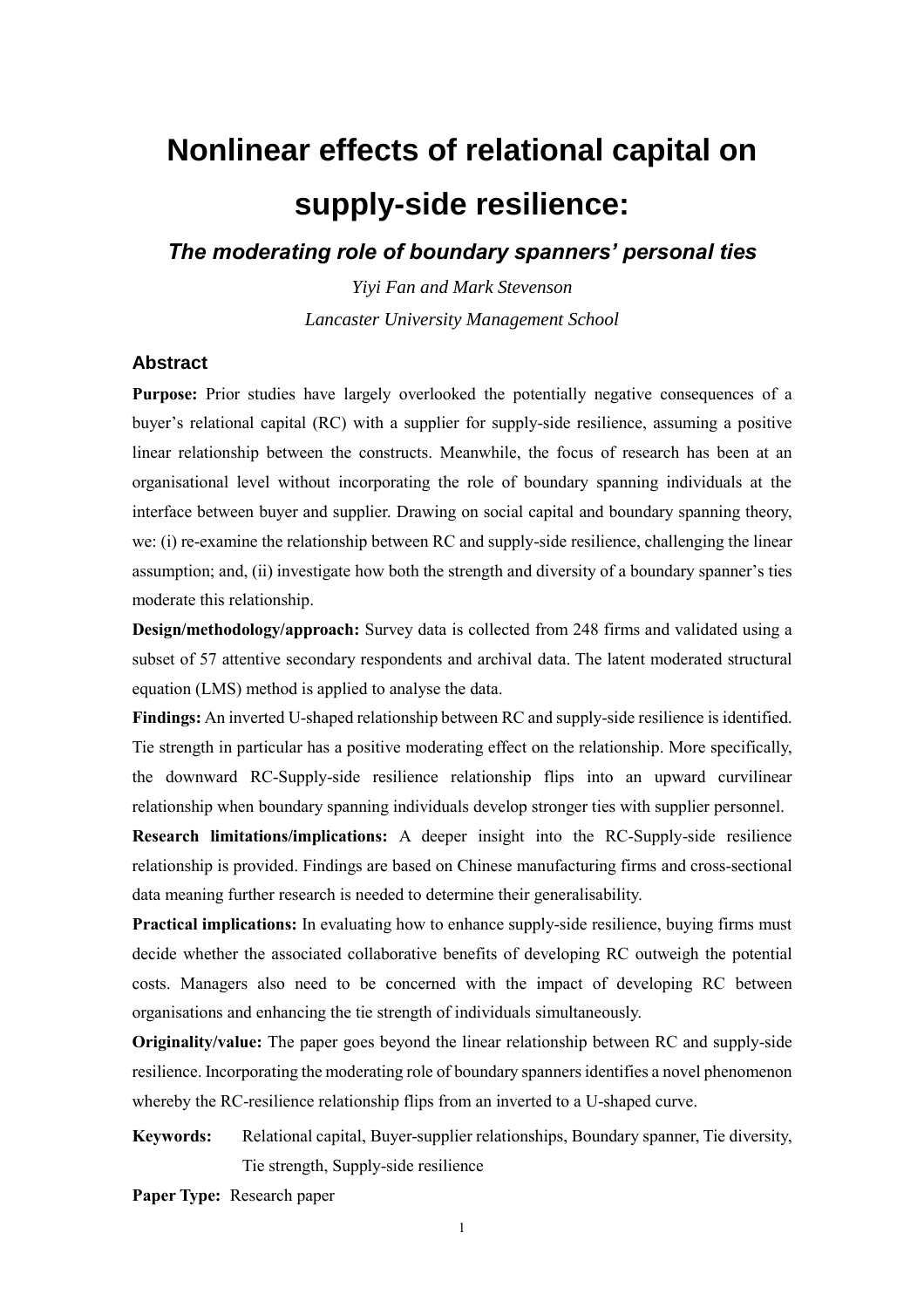# **Author Biographies**

**Yiyi Fan** is a Lecturer in the Department of Management Science at Lancaster University in the UK. She obtained her MSc degree in Operations, Project and Supply Chain Management at the University of Manchester, UK. Her research interests relate to supply chain risk and sustainability, multi-level supply chain relationships, social capital, power asymmetry and joint dependence in supply chains, and supply chain finance and governance. Her research has been published in the *International Journal of Physical Distribution & Logistics Management* and *Supply Chain Management: An International Journal*. She has presented her research at the European Operations Management Association (EurOMA) conference.

**Mark Stevenson** is a Professor of Operations Management at Lancaster University in the UK. His research interests currently include sustainable supply chain management, supply chain risk and resilience, supply chain flexibility and uncertainty, production planning & control in high-variety manufacturing companies, and reshoring & the manufacturing location decision. His work has appeared in several operations and supply chain journals, including the *International Journal of Operations & Production Management (IJOPM)*, *Production & Operations Management (POM)*, the *International Journal of Production Economics (IJPE)*, the *International Journal of Production Research (IJPR)*, and *Supply Chain Management: An International Journal (SCMIJ)*. He regularly attends and presents his work at international conferences, including the European Operations Management Association (EurOMA) conference.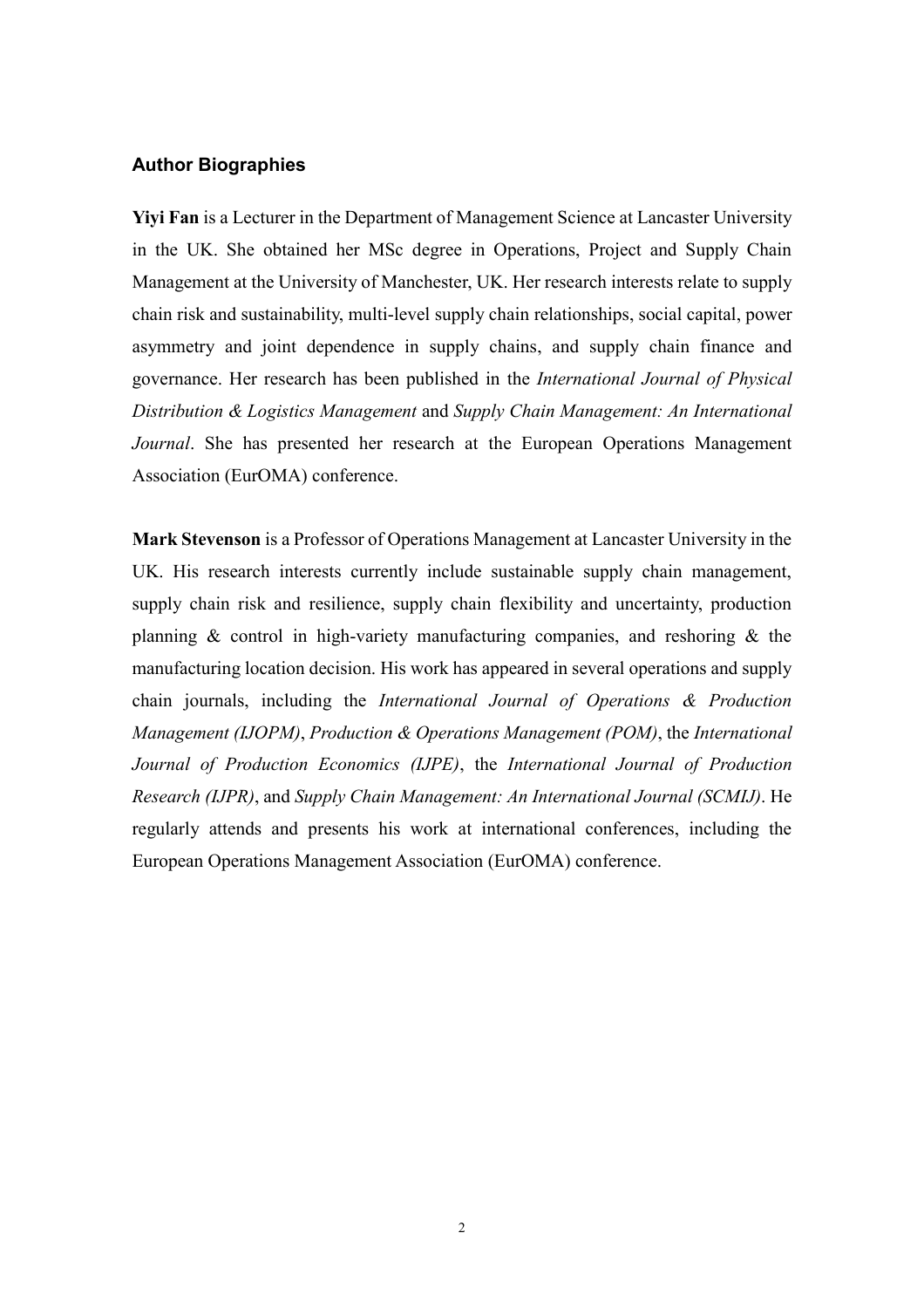# **Nonlinear effects of relational capital on supply-side resilience:**

*The moderating role of boundary spanners' personal ties*

#### **Abstract**

**Purpose:** Prior studies have largely overlooked the potentially negative consequences of a buyer's relational capital (RC) with a supplier for supply-side resilience, assuming a positive linear relationship between the constructs. Meanwhile, the focus of research has been at an organisational level without incorporating the role of boundary spanning individuals at the interface between buyer and supplier. Drawing on social capital and boundary spanning theory, we: (i) re-examine the relationship between RC and supply-side resilience, challenging the linear assumption; and, (ii) investigate how both the strength and diversity of a boundary spanner's ties moderate this relationship.

**Design/methodology/approach:** Survey data is collected from 248 firms and validated using a subset of 57 attentive secondary respondents and archival data. The latent moderated structural equation (LMS) method is applied to analyse the data.

**Findings:** An inverted U-shaped relationship between RC and supply-side resilience is identified. Tie strength in particular has a positive moderating effect on the relationship. More specifically, the downward RC-Supply-side resilience relationship flips into an upward curvilinear relationship when boundary spanning individuals develop stronger ties with supplier personnel.

**Research limitations/implications:** A deeper insight into the RC-Supply-side resilience relationship is provided. Findings are based on Chinese manufacturing firms and cross-sectional data meaning further research is needed to determine their generalisability.

**Practical implications:** In evaluating how to enhance supply-side resilience, buying firms must decide whether the associated collaborative benefits of developing RC outweigh the potential costs. Managers also need to be concerned with the impact of developing RC between organisations and enhancing the tie strength of individuals simultaneously.

**Originality/value:** The paper goes beyond the linear relationship between RC and supply-side resilience. Incorporating the moderating role of boundary spanners identifies a novel phenomenon whereby the RC-resilience relationship flips from an inverted to a U-shaped curve.

**Keywords:** Relational capital, Buyer-supplier relationships, Boundary spanner, Tie diversity, Tie strength, Supply-side resilience

**Paper Type:** Research paper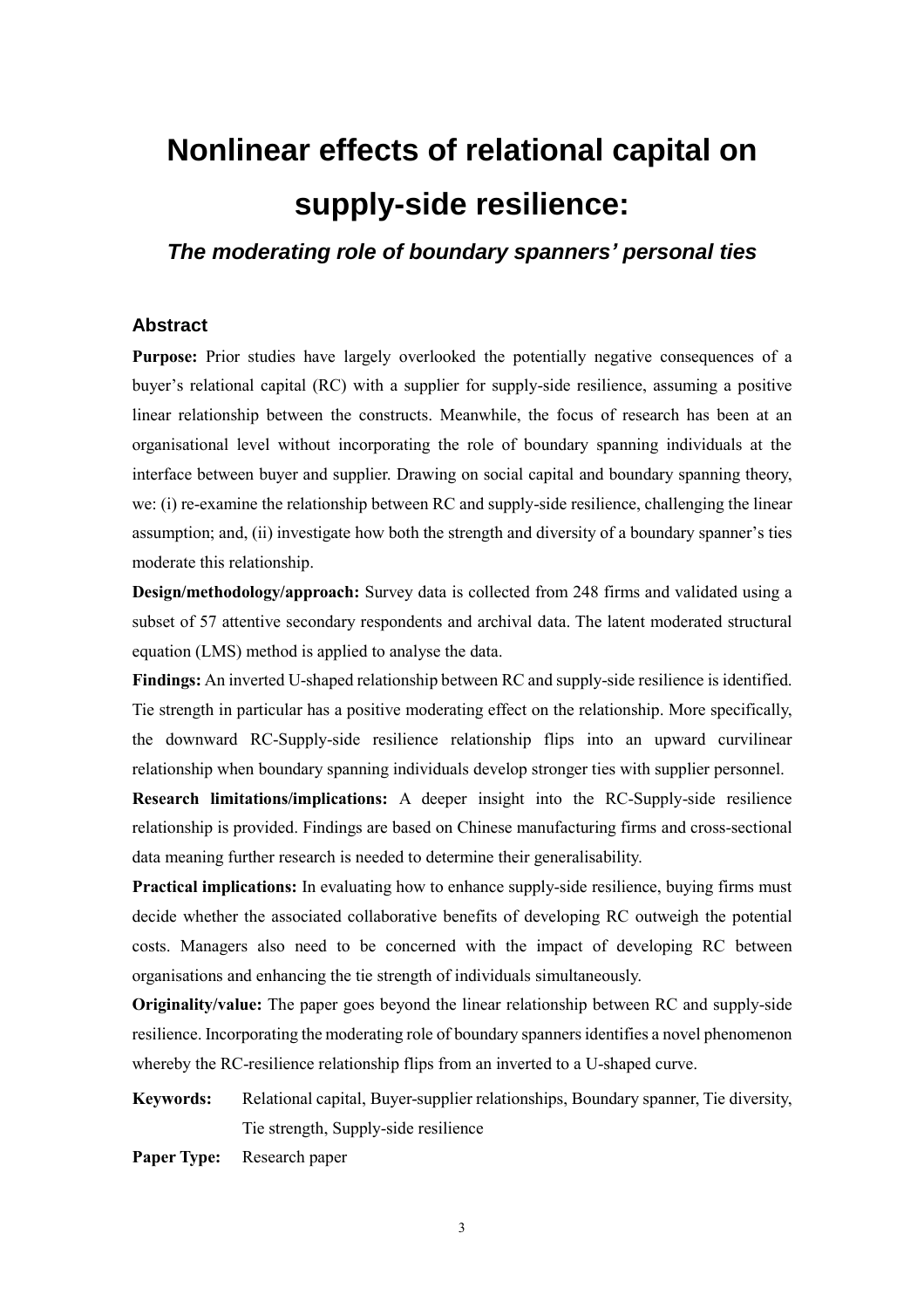#### **1. Introduction**

Trends such as global outsourcing, lean, and supply base reduction have not only increased firm exposure to supply chain disruptions, they have also magnified the consequences (Brandon-Jones *et al.*, 2014). The potential for substantial losses has motivated many organisations to enhance their supply chain resilience, including through greater inter-organisational collaboration (Scholten and Schilder, 2015), particularly with first-tier suppliers (Business Continuity Institute, 2017). The threats upon which we will focus, therefore, are upstream (supply-side) disruptions. Buying firms, realising that upstream events can have negative consequences, are now focused on building resilience in order to be alert to, adapt to, maintain, and quickly respond to changes brought about by a supply-side disruption (Dabhilkar *et al.*, 2016).

The recent extension in the literature on social capital theory to buyer-supplier relationships (BSRs) provides a fresh perspective for analysing how buying firms develop collaborative relationships with suppliers to build supply-side resilience (Johnson *et al.*, 2013; Scholten and Schilder, 2015; Dabhilkar *et al.*, 2016). The three dimensions of social capital theory, namely structural, cognitive and relational dimensions, may play an influential role in facilitating supply chain resilience (Johnson *et al*., 2013). However, considering that: (1) structural and cognitive social capital are antecedents of relational capital (RC) (Carey *et al*., 2011), which has been linked to various performance outcomes, such as supplier knowledge enrichment (Preston *et al*., 2017) and buyer cost improvements (Carey *et al*., 2011); and, (2) of the three dimensions of social capital, RC is the only one to exhibit significant quadratic effects on both strategic and operational performance (Villena *et al*., 2011), we focus exclusively on RC in this study. This approach is consistent with previous studies (Carey *et al*., 2011; Preston *et al*., 2017) linking RC directly to performance outcomes, and there is no apparent theoretical reason to replicate the finding that structural and cognitive social capital are antecedents of RC (Carey *et al*., 2011). RC consists of trust, reciprocity, expectations, and obligations between two partners (Nahapiet and Ghoshal, 1998). Prior research generally suggests a positive linear relationship between RC and supply-side resilience (Johnson *et al.*, 2013; Scholten and Schilder, 2015) arguing that RC results in superior access to resources and information held by others and enhanced capabilities to survive, adapt, and grow when confronted with change and uncertainty (Knemeyer *et al.*, 2009; Scholten and Schilder, 2015). Yet there are compelling reasons to posit that the relationship may not be linear – higher levels of RC may be subject to diminishing gains in supply chain resilience – as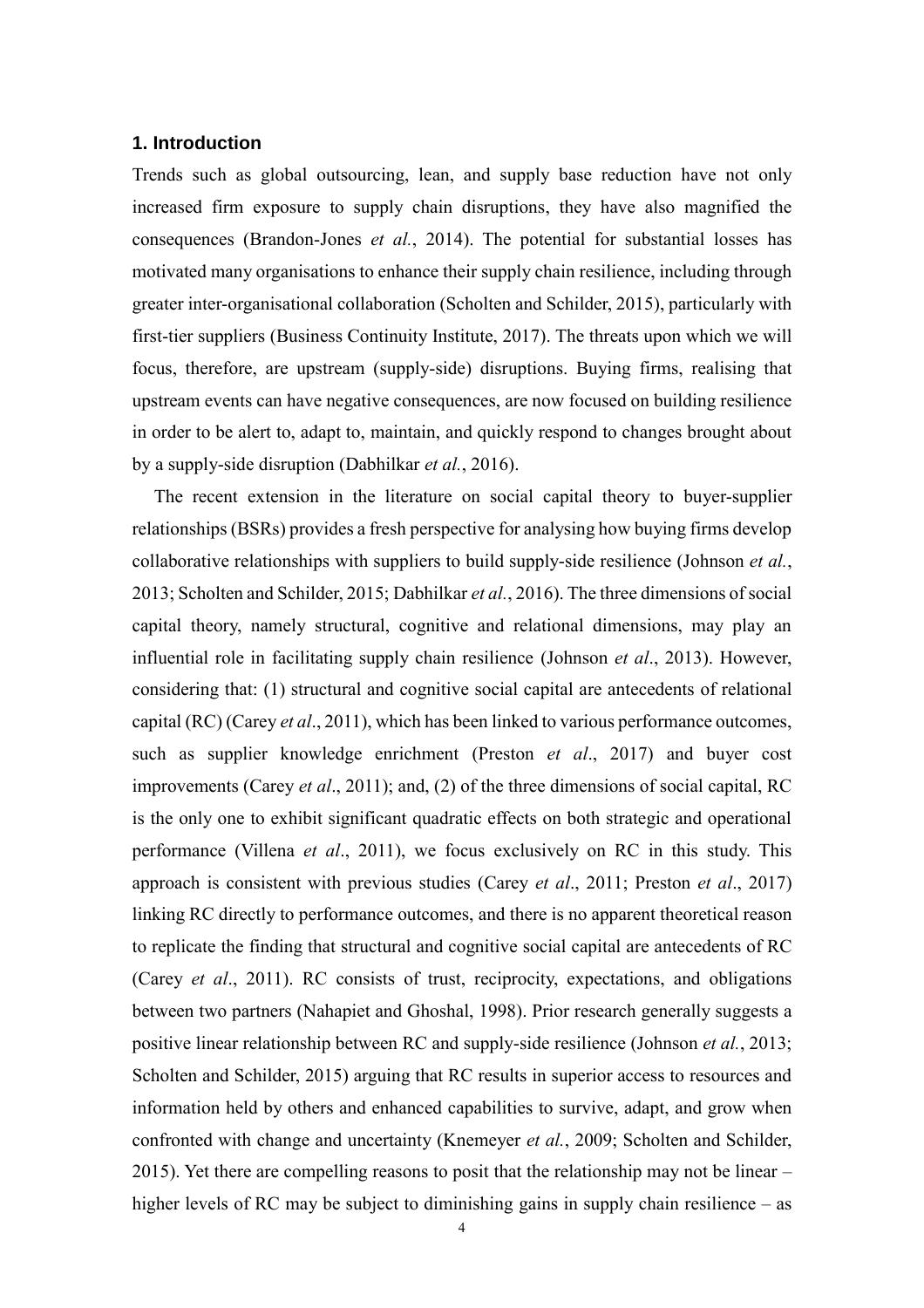discussed below.

In light of recent theoretical advances, it can be questioned whether the association between RC and supply-side resilience is appropriately represented by a continuous, positive linear relationship. Specifically, the 'too-much-of-a-good-thing' (TMGT) effect (Pierce and Aguinis, 2013) challenges the assumption that more of a desirable trait is always better. Thus, the alternative to a linear model is a perspective in which ordinarily beneficial antecedents are no longer advantageous when taken too far. In the wider OM literature, Villena *et al.* (2011) found that, after a certain point, too much RC can be detrimental to strategic and operational performance. In the context of supply-side resilience, the critical question arises whether it is possible to have too much RC, meaning that at some point more RC is no longer advantageous or even becomes a hindrance to supply-side resilience. Therefore, our work extends the available literature by investigating the potentially curvilinear relationship between RC and supply-side resilience.

With regards to supply-side resilience, employees (e.g. purchasing managers) who operate at the interface between the buying organisation and its suppliers play a critical role in shaping BSRs (Huang *et al.*, 2016). Realising this, many executives encourage employees to forge productive boundary spanning personal ties (BSPTs) (Korschun, 2015), referring to the set of relationships individuals have with those from supplier organisations. Indeed, it has been claimed that the relationships individuals build in their social networks strongly determine the availability and accessibility of capabilities and resources for adaptive responses (van der Vegt *et al.*, 2015). In other words, the effect of RC on supply-side resilience is likely to be contingent upon BSPTs. Nevertheless, research that identifies the conditions under which RC leads to enhanced resilience is extremely limited.

BSPTs can vary in terms of their structure (tie diversity) (Burt, 1982) and strength (tie strength) (Granovetter, 1973). Drawing on boundary spanning theory (Aldrich and Herker, 1977), we identify and propose the strength and diversity of a boundary spanner's ties as moderators in the RC-Supply-side resilience relationship. Data from 248 Chinese manufacturing firms has been collected, providing empirical evidence of an inverted Ushaped relationship between the two constructs. Further, the importance of tie strength in particular in moderating the influence of RC on supply-side resilience is highlighted.

The remainder of this paper is structured as follows. Section 2 reviews the literature and develops three hypotheses on the effect of RC on supply-side resilience and the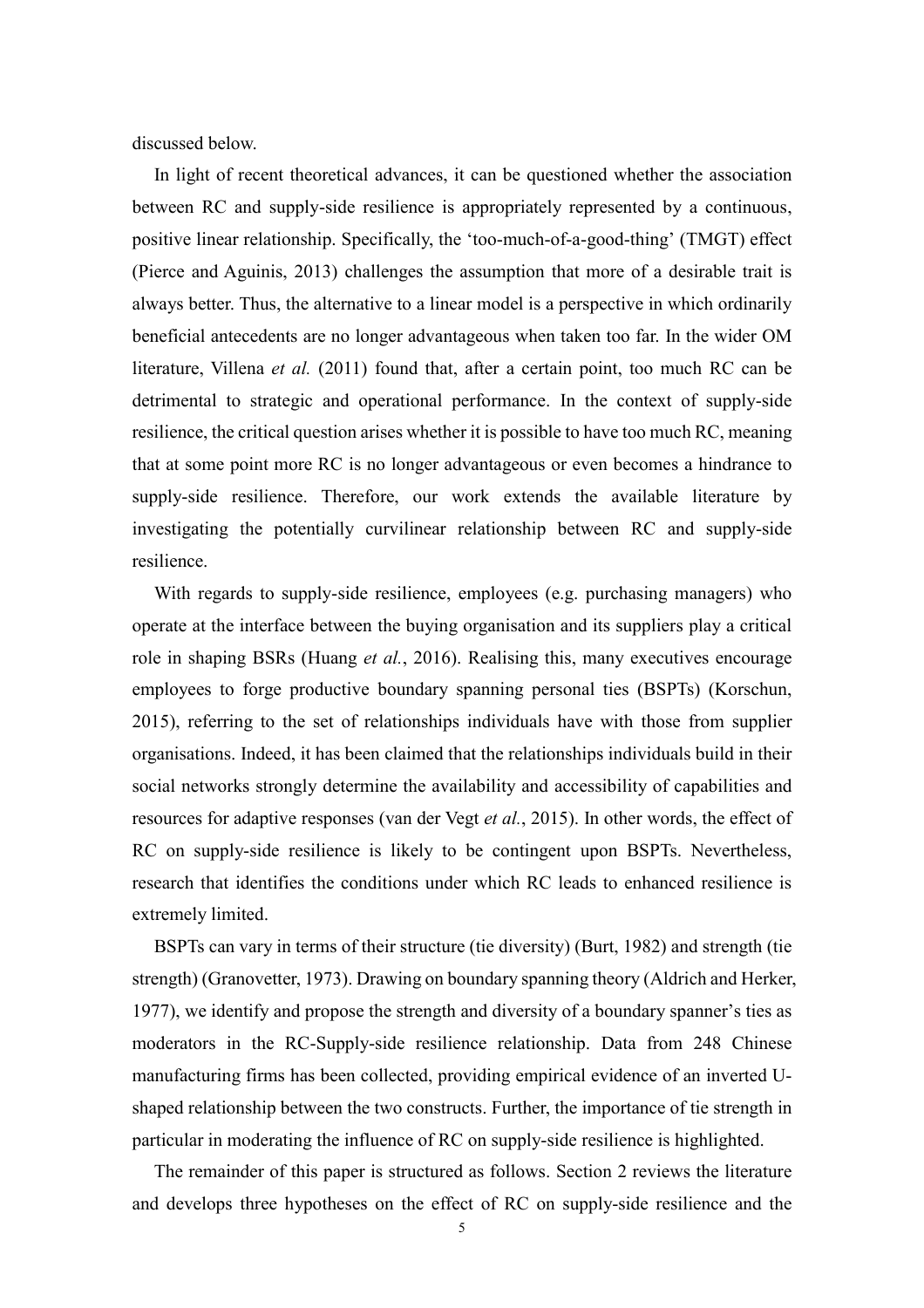moderating effects of tie diversity and tie strength. The research method is outlined in Section 3 before the results are presented in Section 4. Finally, Section 5 presents a discussion and conclusions, including theoretical and managerial implications, limitations, and future research directions.

# **2. Theoretical Background and Hypotheses Development**

### **2.1 Relational Capital (RC) and Supply-Side Resilience**

Supply-side resilience refers to the capability of a buying firm to be alert to, adapt to, quickly respond to, and recover from changes brought about by an upstream disruption, thereby "returning to, or maintaining continuity of, operations at the desired level of connectedness and control over structure and function" (Dabhilkar *et al.*, 2016, p. 950). Many contemporary organisations are interconnected and interdependent meaning the problems experienced by one organisation can impede the functioning of another (Tukamuhabwa *et al.*, 2017). Therefore, a focal firm needs to effectively collaborate with other organisations (Scholten and Schilder, 2015; Dabhilkar *et al.*, 2016), especially with first-tier suppliers as they are the predominant source of supply chain disruptions (Business Continuity Institute, 2017).

Social capital theory is understood as "the sum of the actual and potential resources embedded within, available through, and derived from the network of relationships possessed by an individual or social unit" (Nahapiet and Ghoshal, 1998, p. 243). Social capital is characterised along three major dimensions, reflecting its structural, relational and cognitive properties (Nahapiet and Ghoshal, 1998). Social capital theory has been used to connect BSRs and supply chain resilience, where the traditional theoretical explanation is that the higher the degree of collaboration the greater the supply-side resilience (Johnson *et al.*, 2013). However, scholars have begun to question the prevailing belief that social capital is uniformly beneficial by suggesting it has a 'dark side' (Pillai *et al.*, 2017). Villena *et al.* (2011) investigated the relationship between buyer-supplier RC and firm performance but did not find support for a positive linear relationship, instead concluding that it takes an inverted U shape. Given varied support for the contention that RC is beneficial to buying firm performance, it is surprising that the potential for RC to harm supply-side resilience has been largely neglected.

Our study seeks to contribute by examining the possibility that both high and low levels of RC restrict supply-side resilience, whereas intermediate RC enhances it,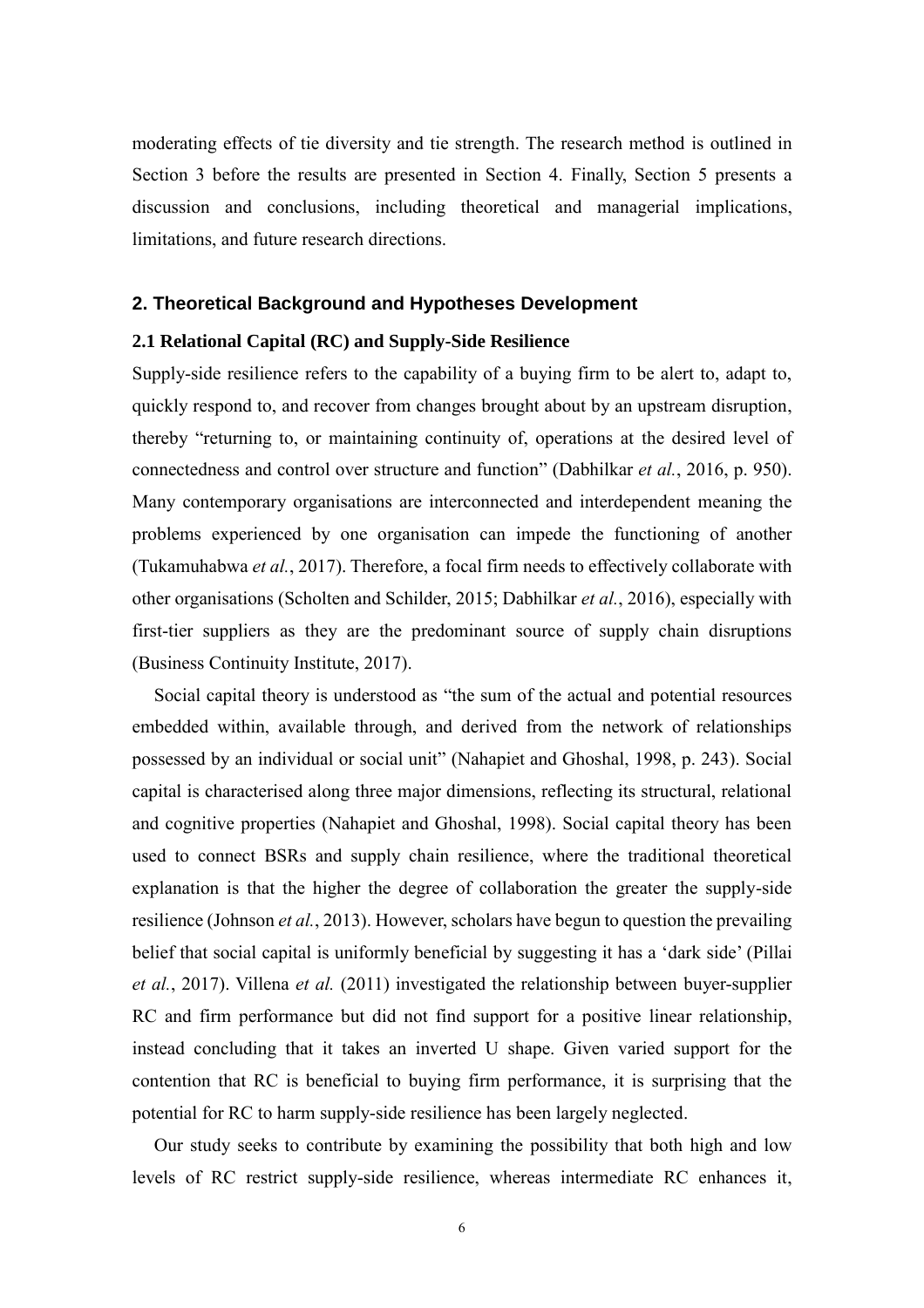resulting in a curvilinear, inverted U-shaped function. Guided by Busse *et al.* (2016), we distinguish two mechanisms that may affect the posited relationship: improved performance through collaborative benefits, and lower performance, caused by costs incurred as a result of dysfunctional effects through information restriction. Note that terms such as "costs" are used to denote any undesirable immediate outcomes, not only in a direct monetary sense. We thus propose supply-side resilience as a performance outcome that is jointly influenced by both the benefits and costs associated with practices in developing RC.

# *2.1.1 The Positive Effects of RC on Supply-Side Resilience*

Subsumed within the properties of RC is the notion that information, resources, and knowledge pertaining to the nodes of a dyad will flow abundantly between buyer and supplier (Kwon and Adler, 2014; Inkpen and Tsang, 2016) leading to four key benefits to the buying firm: (1) information benefits (i.e. *being informed*): unique, open access to information (Lawson *et al.*, 2008) required to prepare for, respond to, and recover from supply-side disruptions whilst also reducing their impact (Wieland and Wallenburg, 2013); (2) resource benefits (i.e. *being productive*): greater control over and access to resources, offering buyers capabilities for responding to and recovering from disruptions (Scholten and Schilder, 2015); (3) knowledge benefits (i.e. *being experienced*): facilitating knowledge accumulation and transfer from supplier to buyer (Inkpen and Tsang, 2016), enhancing the buyer's learning capabilities to understand events and improve future performance, thereby enhancing the buyers' capabilities to be alert to unexpected disturbances, to change and better adapt during a disruption (Juttner and Maklan, 2011); and, (4) timing benefits (i.e. *being proactive*): timely and fast dissemination of information, configuration of resources, and knowledge transfer (Knemeyer *et al.*, 2009), for example, through joint business continuity plans developed with suppliers (Juttner and Maklan, 2011). Meanwhile, timely coordination with the supplier, combined with the rapid dissemination of information and resource reconfiguration, can enable quick recovery after a disruption (Dabhilkar *et al.*, 2016). This notion is consistent with earlier studies, which revealed that increased collaborative benefits associated with RC have a positive effect on supply chain resilience (e.g. Johnson *et al.*, 2013; Scholten and Schilder, 2015). Indeed, each of the benefits reflects the improved capabilities of alertness, adaptation, response, and recovery required to build supply-side resilience. This would suggest that the positive effect of RC on supply-side resilience is indeed a linear function.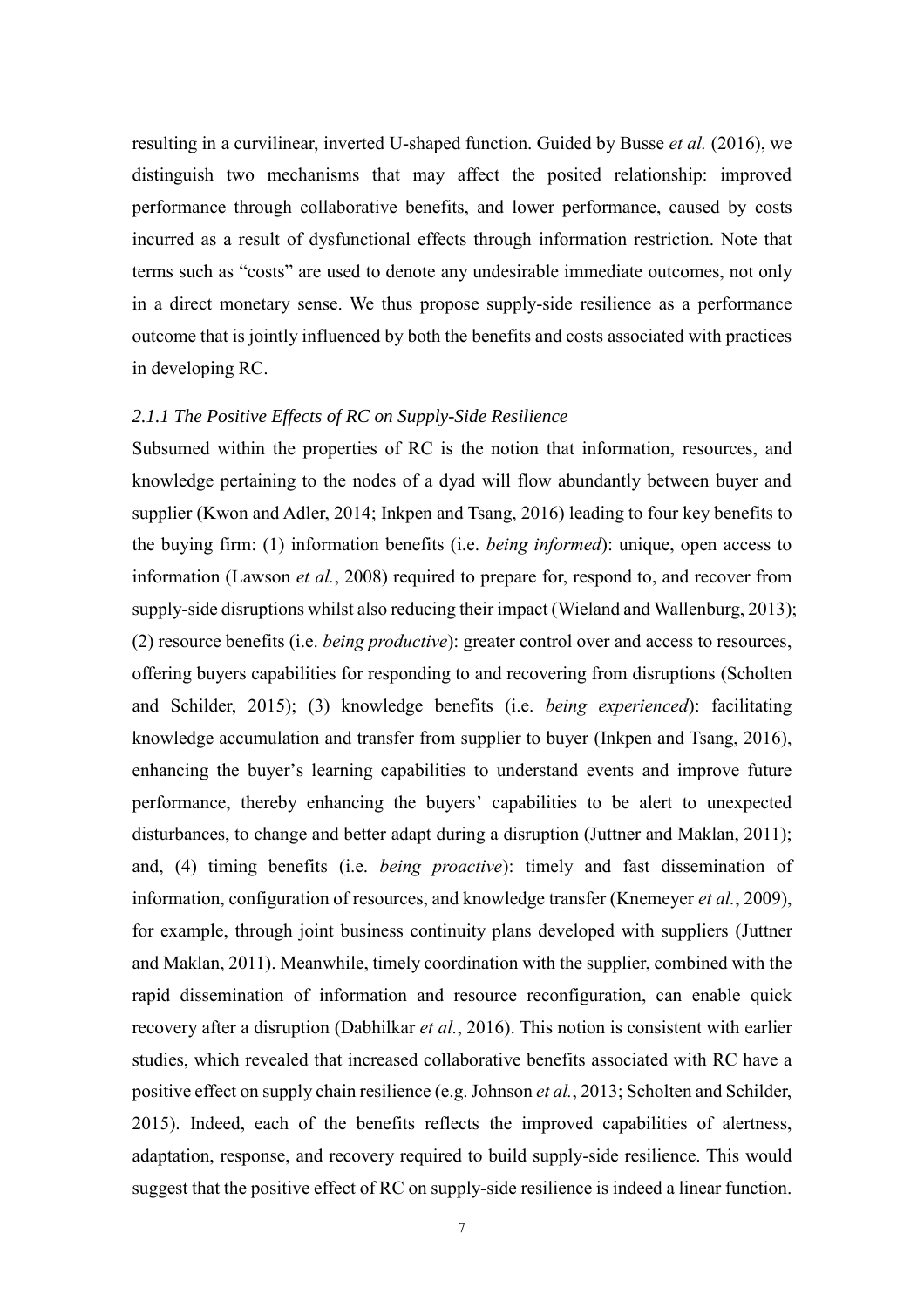#### *2.1.2 The Negative Effects of RC on Supply-Side Resilience*

RC can negatively affect supply-side resilience through restricting rational and complete information acquisition. Pillai *et al.* (2017) have theorised information restriction as the generative mechanism of the dysfunctional (negative) effects of RC. First, a higher level of RC can inhibit the generation of counterfactual perspectives resulting in lost opportunities in the form of new ideas and knowledge (Xiong and Bharadwaj, 2011), which is required, in times of increasing turbulence, for decision synchronisation and incentive alignment. This is essential for increasing the speed of detection and of effective disruption responses (Juttner and Maklan, 2011), and for lessening the effects of a disruption (Scholten and Schilder, 2015). Second, higher levels of RC lead to inflexibility and dependence, which impedes knowledge transfer and problem solving (Weber and Weber, 2011) and negatively impacts knowledge acquisition (Presutti *et al.*, 2007), which otherwise plays a critical role in reducing supply chain risk and uncertainty (Cantor *et al.*, 2014). This is because knowledge of processes within the supply chain enables anticipation, readiness, and quick response to a disruption (Juttner and Maklan, 2011; Scholten and Schilder, 2015). Therefore, the higher the RC, the greater the dysfunctional effects raised from information restriction, which will hamper the capabilities of alertness, adaptation, response, and recovery in developing supply-side resilience. Thus, a convex curve is proposed, where the costs incurred as a result of dysfunctional effects rise more than proportionally with RC.

### *2.1.3 The Overall Effect of RC on Supply-Side Resilience*

Overall, buying firms experience two opposing partial effects, referring to the collaborative benefits and dysfunctional effects associated with RC, both of which impact supply-side resilience. It is posited that the trade-off between these effects generates an inverted U-shaped relationship, as depicted in Figure 1. From low to intermediate levels of RC, the benefits associated with increased RC are greater than the additional costs. We expect this to be the case because the benefits of increasing RC materialise immediately in terms of access to required information and resources, whereas the costs increase slowly from low to moderate because firms can draw on other resources from alternative suppliers and avoid a disproportionate cost increase (Treleven and Bergman Schweikhart, 1988). But at higher levels of RC, the costs associated with dysfunctional effects may overtake the positive accumulation of supply-side resilience. As a result, returns for resilience diminish and become negative. We therefore theorise that, beyond a certain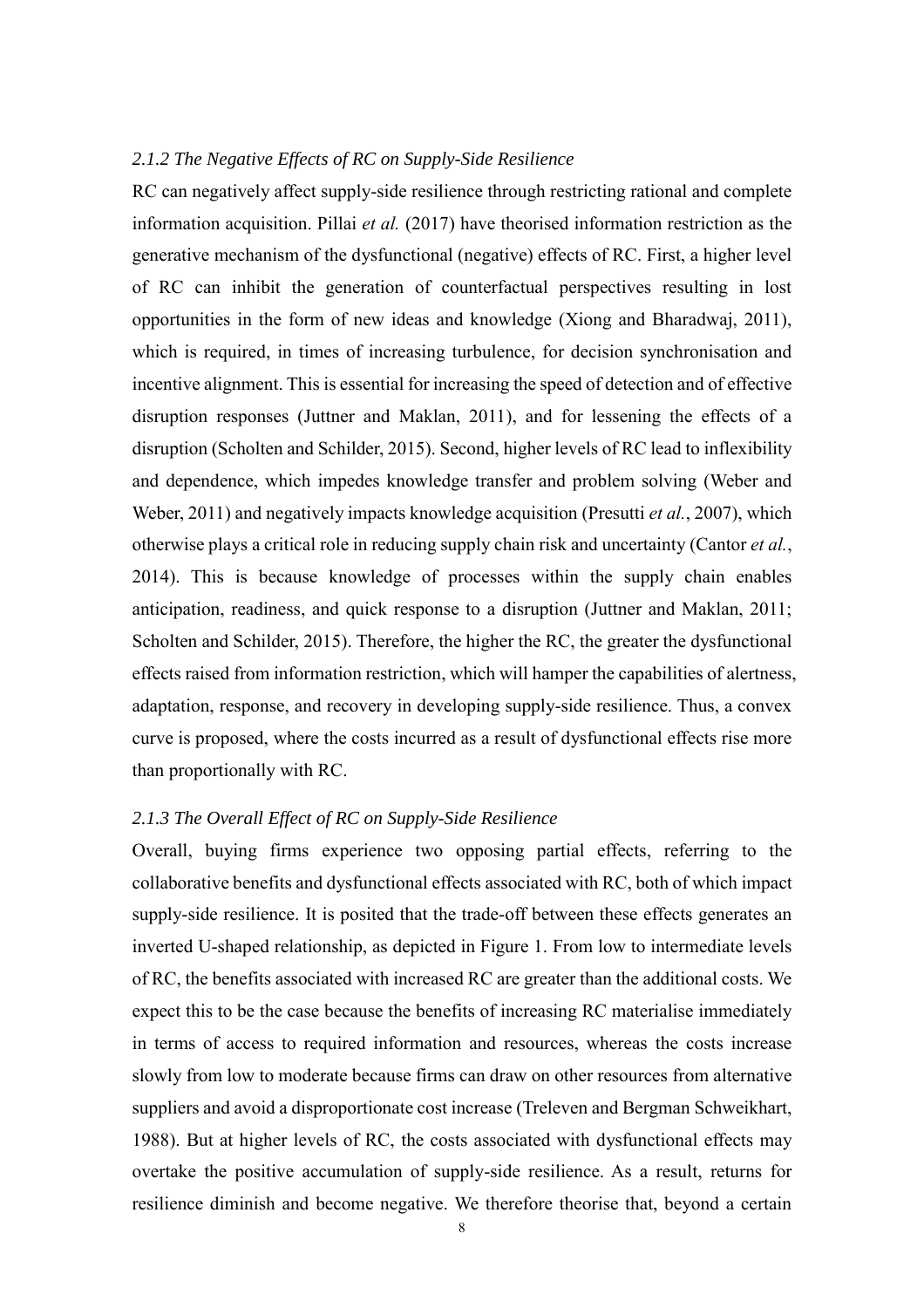point, increases in RC will be counterproductive to gains in supply-side resilience meaning further RC will harm supply-side resilience. This leads to our first hypothesis:

Hypothesis 1. *The relationship between relational capital (RC) and supply-side resilience is curvilinear (i.e. an inverted U-shape).*

[Take in Figure 1]

# **2.2 BSPTs and the Moderating Effect on the RC-Supply-Side Resilience Relationship**

Boundary spanning individuals are key organisational representatives who engage in various activities at the boundary of a firm, and who have two primary boundary-spanning roles: information processing and external representation (Aldrich and Herker, 1977). According to boundary-spanning theory (Aldrich and Herker, 1977), buying firms rely on their boundary spanners to ensure that social and economic exchanges with suppliers are executed smoothly and to protect the buying firm from disruptive external environmental forces (Tushman and Scanlan, 1981). The information processing function involves the selection, transmission, and interpretation of information from the external environment before passing it to relevant internal users (Aldrich and Herker, 1977). Boundary spanners also share appropriate internal information with external organisations. The external representation function of boundary spanners includes facilitating resource sharing, conveying perceptions and expectations, and providing coordinated assistance to the external environment (Aldrich and Herker, 1977).

Within BSRs, boundary spanners are in a favourable position to collect and manage information that enables the buying organisation to act effectively (Zhang *et al.*, 2015). Purchasing managers, for example, play a critical role in shaping BSRs (Huang *et al.*, 2016). Realising this, many executives encourage employees to forge productive BSPTs (Korschun, 2015) with individuals in a supplier organisation. Moreover, it has been claimed that the relationships that individuals build in their social networks strongly determine the availability and accessibility of capabilities and resources for adaptive responses (van der Vegt *et al.*, 2015). Hence, the effect of RC on supply-side resilience is likely to be contingent on BSPTs. Yet, research that identifies the conditions under which RC leads to enhanced resilience is extremely limited.

BSPTs can vary in terms of their diversity (Burt, 1982) and strength (Granovetter, 1973). Tie diversity refers to the structure of the social relationships that boundary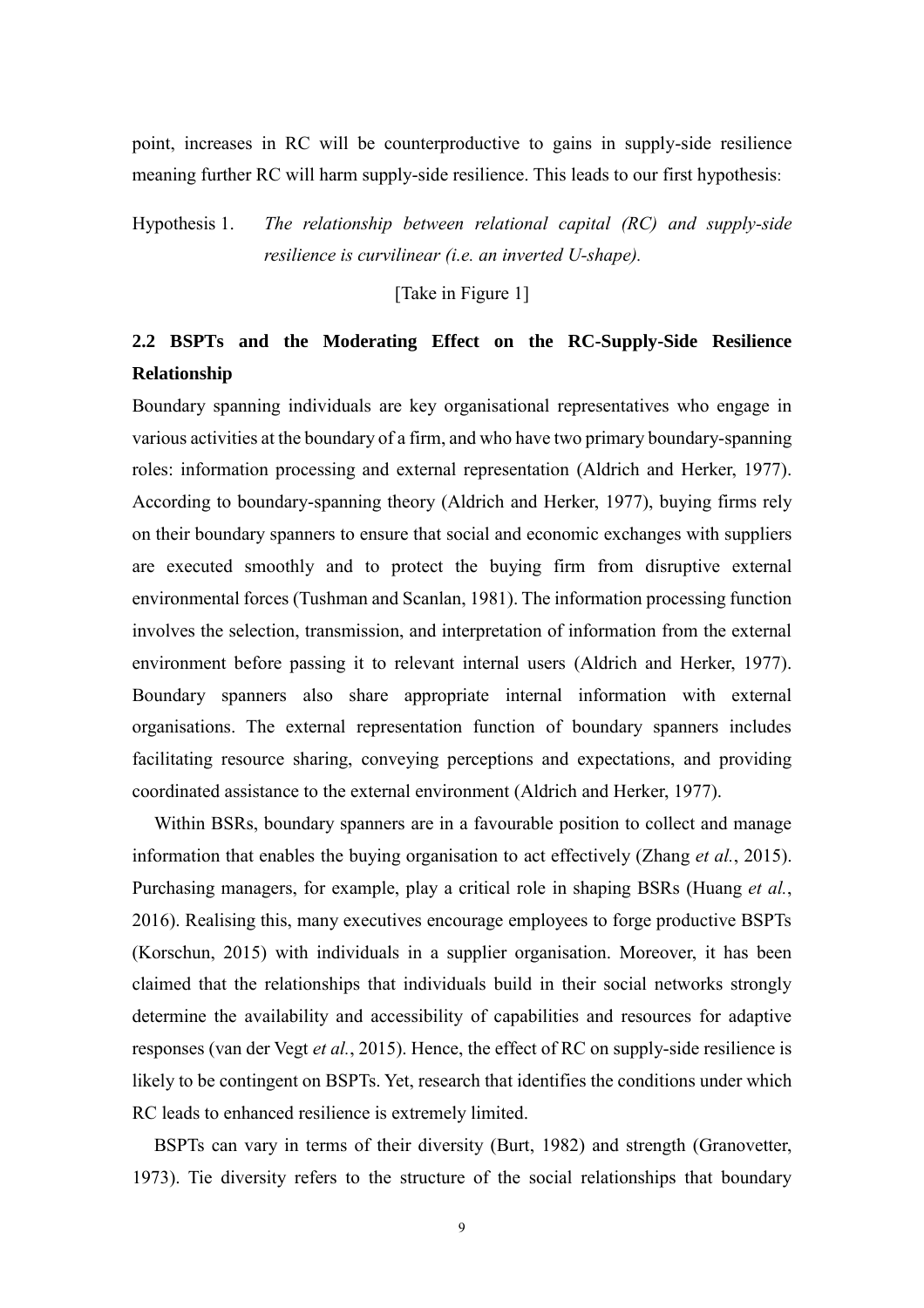spanning employees within the buyer have with individuals from a diverse set of hierarchical levels and functions within the supplier (Burt, 1982). Tie strength refers to the degree of emotional intensity and feelings of reciprocity, intimacy, and closeness that an individual has with another person (Granovetter, 1973). Although social capital theory has focused on organisational level BSRs, researchers have recently posited that interpersonal relationships within BSRs may allow a buying firm to enhance supply chain resilience. Durach and Machuca (2018) highlighted interpersonal management skills and management complementarity as antecedents of organisational-level resilience. The ability to leverage interpersonal ties was earlier emphasised by Aldrich and Herker (1977) as one possible manifestation of performing boundary spanning functions.

Theory suggests that the value of social capital varies across distinct conditions (Inkpen and Tsang, 2016), such as individual ties (Payne *et al.*, 2011; Todo *et al.*, 2016). Drawing on boundary spanning theory, we use tie diversity and tie strength to reflect the main characteristics of BSPTs. In addition to a direct relationship between RC and supplyside resilience, we hypothesise that buying organisations can leverage the proposed relationship *H1* by forging more diverse and stronger personal ties. We suggest that these two characteristics act as key contingency variables for the effects in *H1* and investigate how each one affects a buying firm's supply-side resilience.

#### *2.2.1 The Moderating Role of Boundary Spanners' Tie Diversity*

Based on theory (e.g. Burt, 1982; Reagans and McEvily, 2003; Burt, 2009), we investigate the possibility that the proposed curvilinear RC-Supply-side resilience relationship is moderated by tie diversity. The diversity of a boundary spanner's personal ties facilitates access to resources and contacts (Reagans and McEvily, 2003). Information acquired from diverse sources is then reconfigured and combined into commercially viable forms (Juttner and Maklan, 2011). When buying firms manage to acquire the necessary information, they experience a positive impact on resilience (Juttner and Maklan, 2011). The locus of possible combinations increases with greater variety of knowledge and resources (Weick, 1995), which will help to improve supply chain visibility by providing the transparency needed to detect and respond to disruptions (Scholten and Schilder, 2015) and, in turn, increase supply chain resilience (e.g Brandon‐ Jones *et al.*, 2014). Boundary spanners with diverse ties can gain access to a broader array of ideas, opportunities, information and knowledge resources than those restricted to a single point of contact (Smatt *et al.*, 2005). In the context of supply disruptions, it is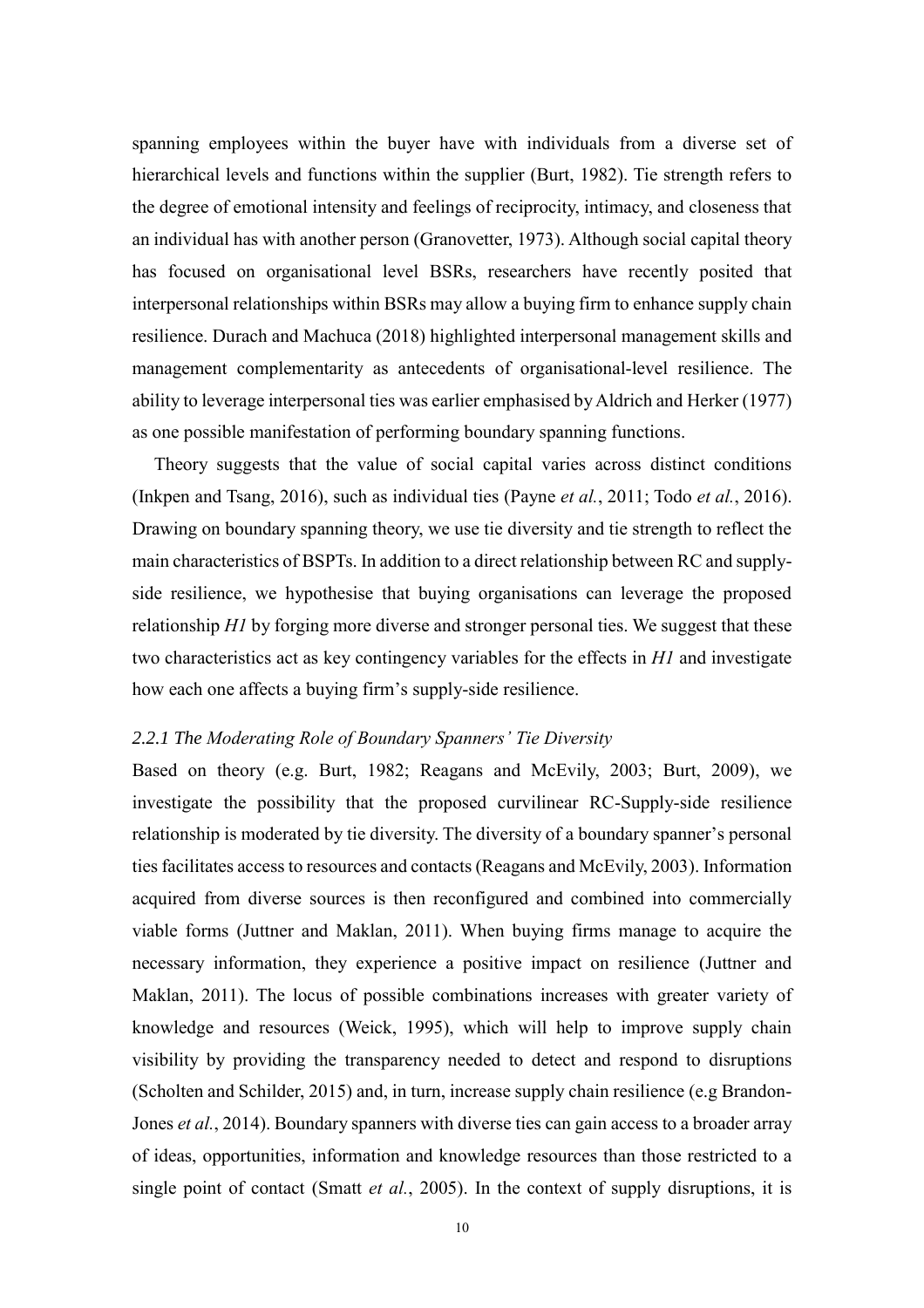assumed that supply chain partners lack certain capabilities for successfully managing disruptions independently (Tukamuhabwa *et al.*, 2015). Hence, various types of information and physical resources from diverse boundary spanners will allow buying firms, for example, to obtain feedback and status updates and to make better decisions in supply disruption management. Further, diverse BSPTs can facilitate exposure to different approaches, perspectives, and ideas that help circumvent intra-organisational biases (Cai *et al.*, 2017), thereby fostering supply-side resilience. This includes, for example, enhancing a firm's responsive capability, which gives managers a greater sense of mastery, control, and preparedness (Gu *et al.*, 2008). This is needed for being alert to, adapting to, responding to, and recovering from upstream disruptions (Dabhilkar *et al.*, 2016). As a result, we expect the beneficial impact of RC on supply-side resilience to persist longer for a boundary spanner with more diverse ties, such that the point when it turns negative occurs at a higher level of RC. For boundary spanners with narrow ties, the benefits of RC for enhancing supply-side resilience will be less pronounced and the inflection point will be encountered earlier. Based on the above, we expect that, with higher levels of tie diversity, the proposed relationship between RC and supply-side resilience will be amplified compared to the relationship in the presence of low levels of tie diversity. Thus,

Hypothesis 2. *Boundary spanners' tie diversity positively moderates the curvilinear (inverted U-shaped) relationship between RC and supply-side resilience.*

#### *2.2.2 The Moderating Role of Boundary Spanners' Tie Strength*

We also use theory (e.g. Granovetter, 1973; Tortoriello *et al.*, 2012) to examine whether tie strength similarly moderates the proposed curvilinear relationship. Tie strength can be measured by interaction frequency, relationship duration, and emotional intensity or bond closeness (Granovetter, 1973). Within a BSR context, it is reasonable that boundary spanners in buying firms can develop ties – of varying strengths – with individuals in their suppliers. It has been suggested that these ties function as conduits for the transmission of valuable information, resources, knowledge, and opportunities that can be leveraged to a firm's advantage (Acquaah, 2007), which provides the ability to anticipate, to quickly and readily adapt to changes, to respond, and to recover in the case of disruption (Ali *et al.*, 2017). For example, strong ties provide access to quality raw materials, superior service, and both fast and reliable deliveries (Park and Luo, 2001); and they could enable buyers to be more effective in their adaptive strategy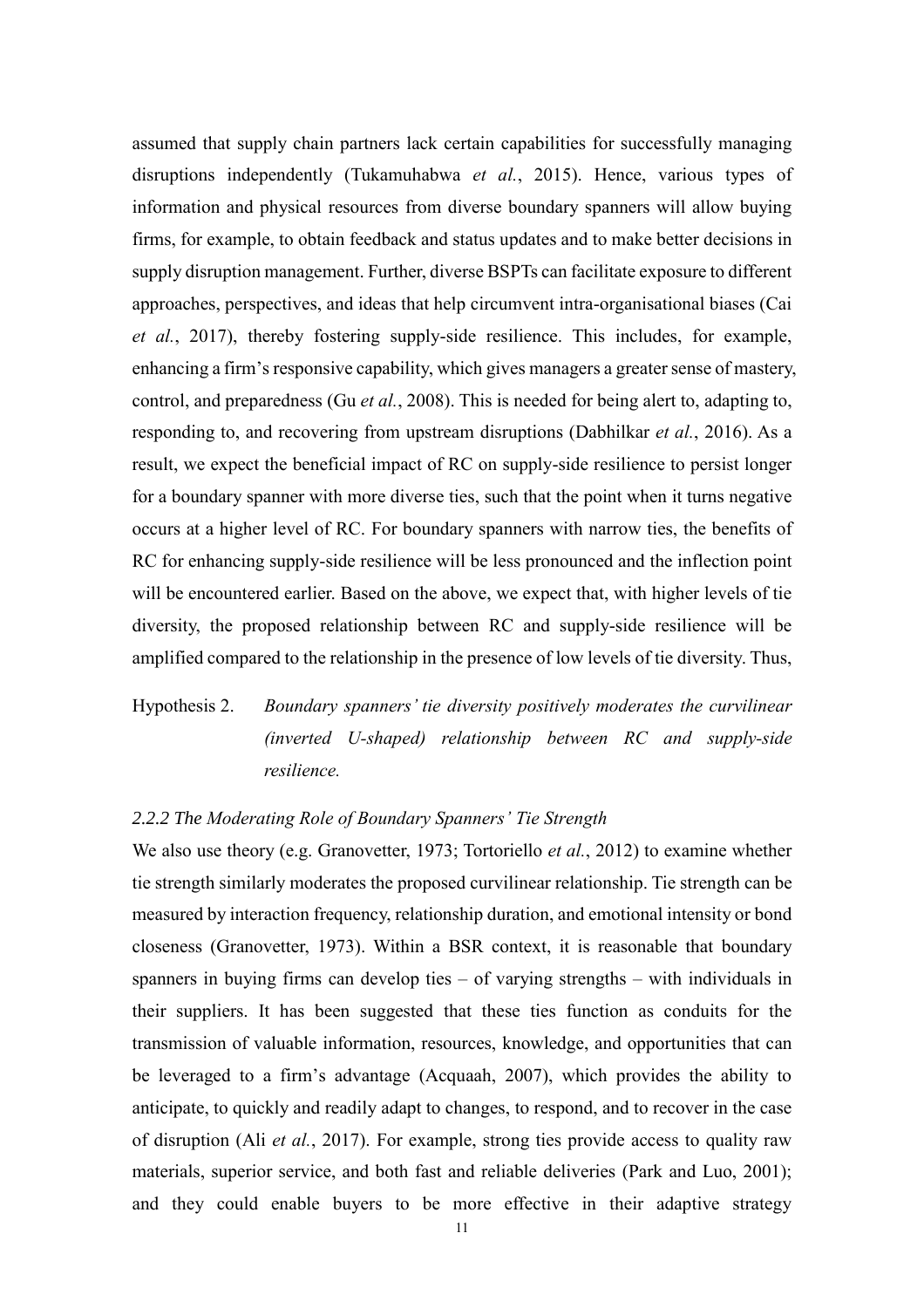implementation (Ahearne *et al.*, 2014).

We propose that tie strength also has the potential to moderate the curvilinear RC-Supply-side resilience relationship. With stronger ties, buying firms are more likely to gain access to timely information, scarce resources, and new knowledge ahead of the competition (Granovetter, 1973); therefore, they should respond with elevated supplyside resilience at an intermediate RC level. As RC increases, diminishing returns for resilience may be mitigated through more effective leveraging of the firm's information and resources. Information from stronger BSPTs will allow the buyer to know first-hand the urgency of a given disruption situation, allowing it to respond positively to changes from upstream suppliers (Dabhilkar *et al.*, 2016) or to any requests to implement disruption-recovery plans. Developing strong ties outside the firm may also provide access to private information that is unavailable to others (Uzzi and Dunlap, 2005) enabling the buyer firm to be proactive (Knemeyer *et al.*, 2009) in anticipating potential disruptions, devising more creative solutions (Tortoriello *et al.*, 2012) in response to and recovery from those disruptions. The established routines between the boundary spanners can also facilitate the exchange of disruption-related concepts and ideas (Durach and Machuca, 2018), resulting in collaborative learning in preparation for, response to, and recovery from disruptions (Scholten *et al.*, 2019). In contrast, boundary spanners with weaker ties will be less able to benefit from the heightened supply-side resilience associated with intermediate RC. Overall, like tie diversity, we expect RC to have a stronger effect on supply-side resilience when boundary spanning individuals have stronger personal ties. Thus,

Hypothesis 3. *Boundary spanners' tie strength positively moderates the curvilinear (inverted U-shaped) relationship between RC and supply-side resilience.*

# **3. Research Method**

#### **3.1 Survey Instrument Development and Data Collection**

Our hypotheses were assessed using a survey-based approach in the context of an ongoing BSR, where the buyer reported on its fourth largest supplier. To purify the items and ensure content validity, we used a Q-Sort approach over three rounds (Moore and Benbasat, 1991; Menor and Roth, 2007; Block, 2008). In Round One, four participants classified a randomised item listing and gave each class a label (to create a construct). In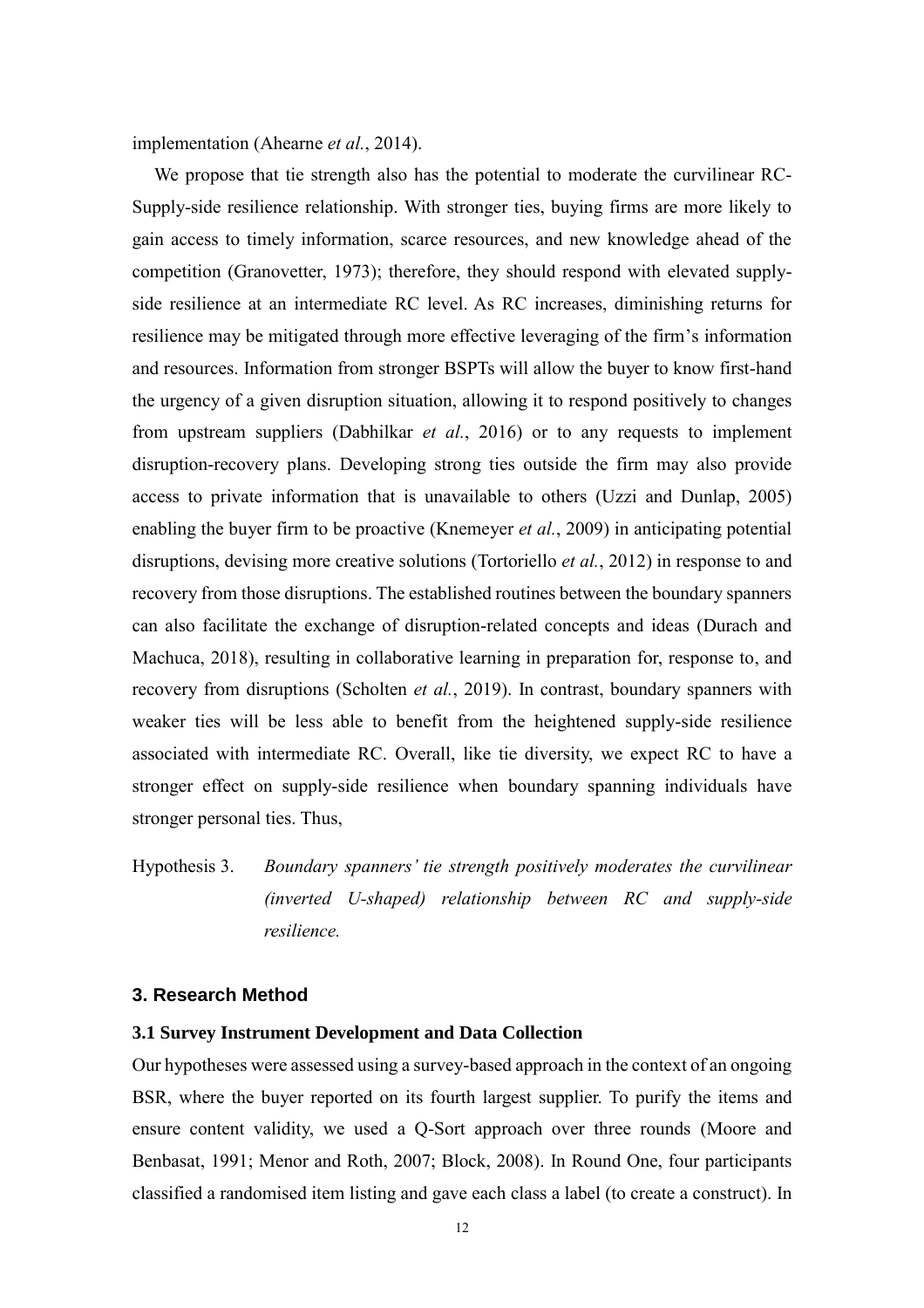Round Two, another five participants sorted mixed-up items into sets according to provided construct definitions (structured sorting). In rounds one and two, the experts were academics and doctoral students knowledgeable in the literature. In Round Three, four industry experts (purchasing managers) repeated the exercise from Round Two. In each round, inconsistencies between the sorter's item placement and the researcher's expectations were identified and discussed. Sorters were asked to explain the reasoning for their placements and identify any ambiguous items. Unclear items/questions were either changed or removed.

The Q-sorting produced strong evidence of convergent and discriminant validity throughout the process (Moore and Benbasat, 1991) with a final round *inter-judge raw agreement* of 0.87, an item placement ratio of 90%, and a *Cohen's* Kappa of 0.85. These results suggest good quality measures. We then used the updated scales to conduct a pilot study with purchasing managers in Chinese manufacturing firms based on 10 personal interviews and 20 online questionnaires. Using the feedback, the wording of items that were difficult to interpret or caused unnecessary confusion were altered.

For the main data collection phase, we sought to obtain survey and archival data on manufacturing firms headquartered in China. Focusing on the fourth largest (rather than the largest) supplier mitigates social desirability bias (Li *et al.*, 2010). An electronic survey was used where the initial sample consisted of 1,641 manufacturing firms (SIC codes 20-51) listed by Dun & Bradstreet. A senior manager (e.g. purchasing manager or operations manager) from each firm was targeted as these managers are typically in charge of interactions with upstream suppliers and considered to be boundary spanners. Wherever possible, we also targeted a second respondent knowledgeable in the same supplier relationship.

As the survey was conducted in Chinese, a rigorous process of translation and backtranslation was employed to ensure consistent use of scales (Brislin, 1986). The managers received an email with a link to an online questionnaire. A personal email address was available for all 1,641 firms, but 460 emails were undeliverable, yielding a sampling frame of 1,181 firms. The total number of completed and useful responses received was 248, i.e. a 21% response rate. This can be considered sufficient, especially given the response rates of many recent supply chain management studies (e.g. Narayanan *et al.*, 2015). We applied multiple attention checks, e.g. manipulation checks and logical statements (Abbey and Meloy, 2017), to analyse response quality. This provided confidence that the 248 responses were completed by attentive respondents. Data were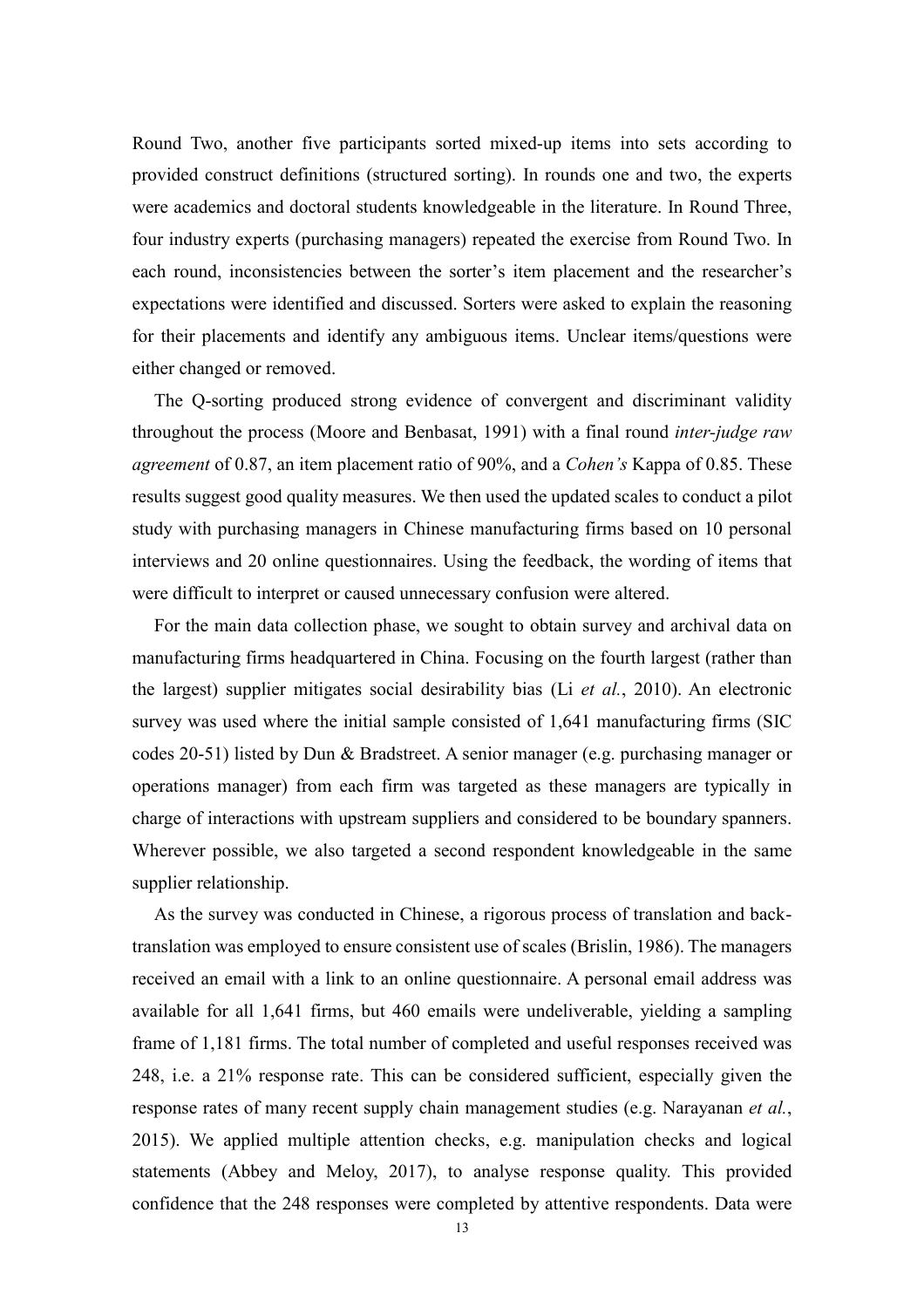checked and cleaned to ensure its validity (Hair *et al.*, 2010). Table I presents the demographic information for the sample.

[Take in Table I]

#### **3.2 Non-Response Bias**

To assess the potential for non-response bias, we compared responding and nonresponding firms using a t-test (Lesser and Kalsbeek, 1992; Flynn *et al.*, 2010). We observed no significant differences between the two groups regarding key firm characteristics such as industry type (SIC code)  $(t = -1.224, p = 0.222)$ , ownership type (t  $= -0.320, p = 0.750$ , firm size (number the employees) (t = -1.30, p = 0.196), or firm age (years since incorporation) ( $t = -0.177$ ,  $p = 0.859$ ). This suggested non-response bias was not a problem. Moreover, follow-up telephone calls and emails were undertaken with ten non-responding firms revealing they only did not participate because of a lack of time or a reluctance to reveal confidential information.

#### **3.3 Common Method Bias**

Two analyses aimed at controlling for common method bias were undertaken (Podsakoff *et al.*, 2003). First, we collected responses from a subset of second respondents and tested the level of agreement between respondents from the same organisation to verify the validity of our data, address concerns about single-informant bias, and minimise concerns related to common method bias (Carey *et al.*, 2011). We ensured the competency of secondary respondents by including an item designed to measure specific knowledge of the firm's business relationship with a supplier. Of the 92 secondary informants that provided complete responses, 16 responses were evaluated to have been reported by inattentive informants according to the same attention checks used for primary respondents (Abbey and Meloy, 2017). These respondents were therefore removed. Of the 76 attentive secondary informants, 72 (96%) responded to the item "I am familiar with most aspects of our business relationship with Supplier X" by circling 5 or higher on a scale from 1 (strongly disagree) to 7 (strongly agree). The four informants responding 4 or lower were thus removed. Of the 72 qualified secondary informants, 57 had questionnaires that matched the primary respondents. The Interclass Correlation Coefficient (ICC) method (Futrell, 1995) was then used to examine the level of agreement between the primary and remaining secondary respondents. All correlations (for the 57) were above the suggested 0.60 standard except for one of the items that measured supply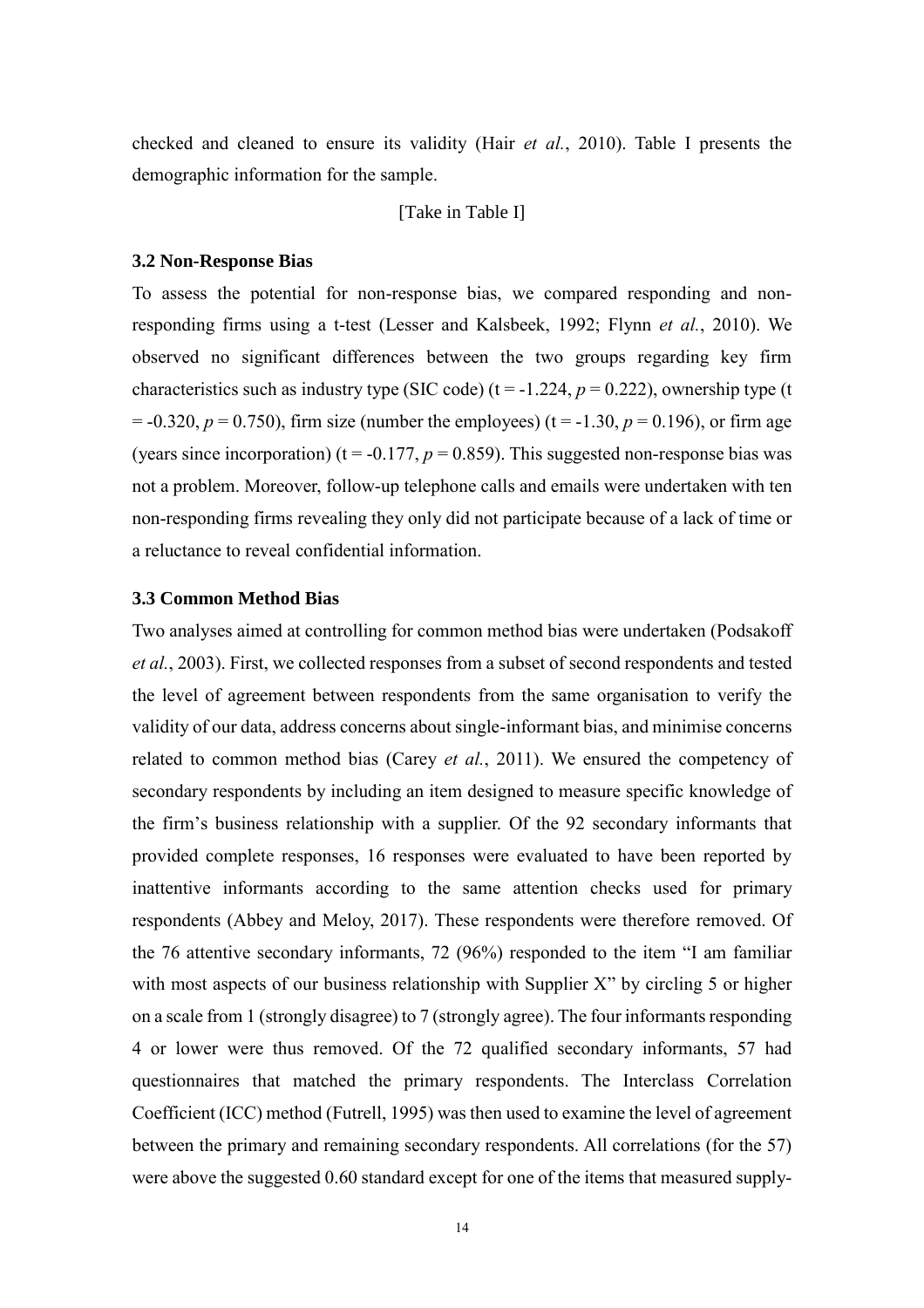side resilience, which was therefore removed (see Table III in Section 4.2) (Boyer and Verma, 2000). The results indicate acceptable inter-rater reliability and lend validity to our results.

Second, and following Homburg *et al.* (2012), archival data were used to triangulate subjective performance information and further minimise single-informant bias. Objective firm data was extracted from the Factiva database, including annual sales, years in operation, and number of employees. Only data on 114 firms from our sample was available. The archival data were highly correlated with the corresponding information provided by the 114 primary and 16 relevant secondary respondents from this subset of firms (sales:  $r = 0.99$ ,  $p \le 0.001$ ; years since incorporation:  $r = 0.98$ ,  $p \le 0.001$ ; number of employees:  $r = 0.99$ ,  $p \le 0.001$ ). This suggests that managerial evaluations are valid and not influenced by other survey questions.

Taken together, the above analyses reveal strong agreement between primary and secondary respondents and high consistency with archival data, thereby supporting the use of the primary respondent as a reliable informant. The remaining analysis is therefore based on primary respondent data only.

# **3.4 Variables**

#### *3.4.1 The Dependent and Independent Variable*

Supply-side resilience was assessed based on six items to provide comprehensive coverage of its essential elements (Ismail and Serhiy, 2013; Ambulkar *et al.*, 2015; Dabhilkar *et al.*, 2016; Ali *et al.*, 2017). RC was measured using four items adapted from Carey *et al.* (2011) and Villena *et al.* (2011), and building on Kale *et al.* (2000). Sevenpoint Likert scales were used from  $1 =$  "strongly disagree" to  $7 =$  "strongly agree" for both variables.

#### *3.4.2 The Moderating Variables*

For BSPTs, we followed Collins and Clark (2003) by asking respondents to identify the number of contacts in each of seven categories of actors (CEOs & Leaders, Accounting & Finance, Marketing & Sales, Procurement, Production & Operations, Research & Development, Administration & Other) in the corresponding supplier organisation. Tie diversity was then measured using Blau's (1977) index of diversity:  $1-\Sigma(P_i)^2$ , where  $P_i$  is the percentage of ties in the *i*th category. The more evenly the ties are spread across different functions within the supplier, the higher the index.

Tie strength is a multifaceted construct consisting of three components: interaction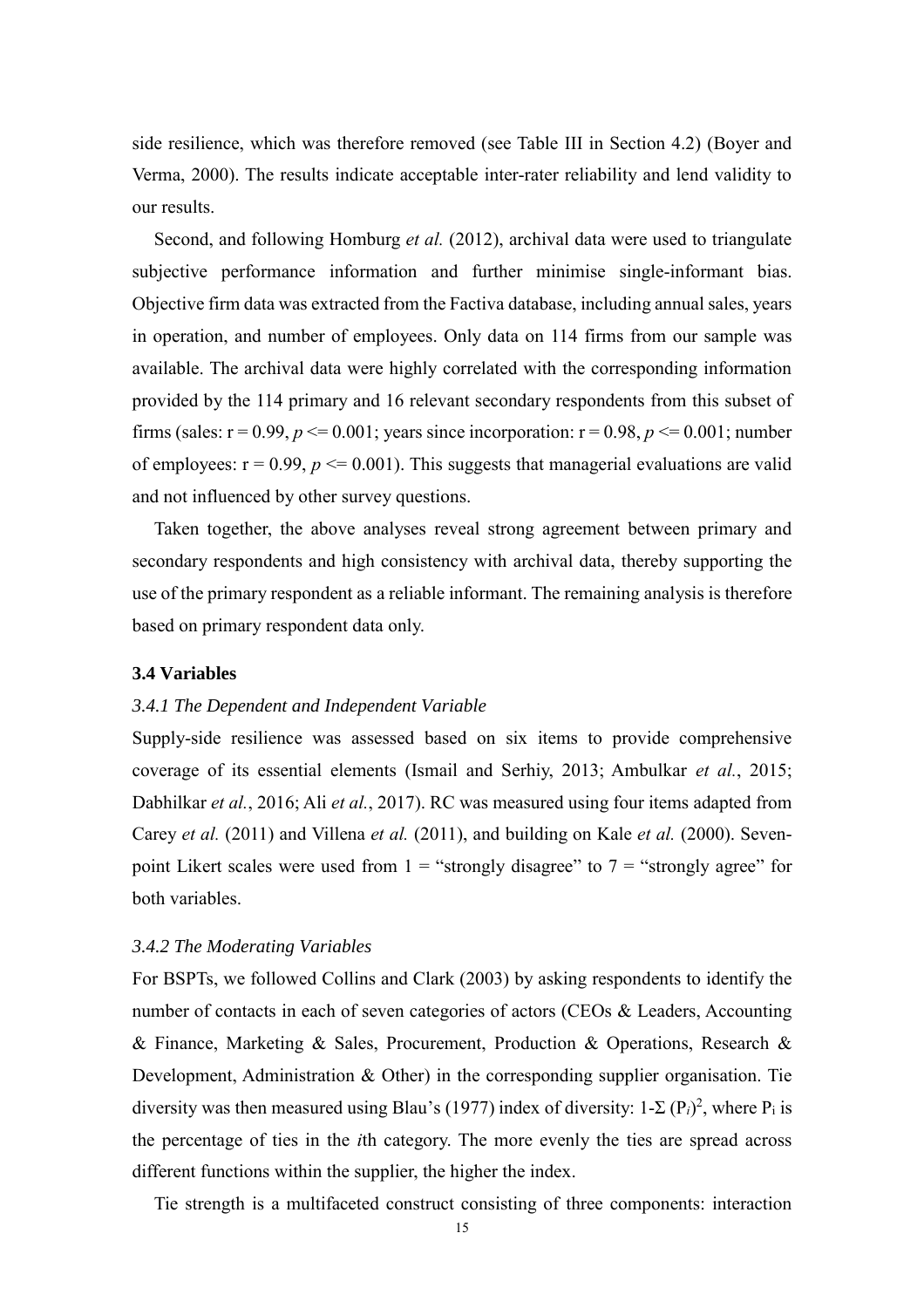frequency, relationship duration, and emotional intensity (Granovetter, 1973). As the three items used different scales, we normalised each before creating the overall variable. According to Collins and Clark (2003), tie strength can be measured as the linear combination of the standardised scores for the three components. Interaction frequency was measured as the average number of times per month that an individual in the buyer firm interacted with their identified contacts within the supplier. Relationship duration was measured using the question, "On average, how long have you known these critical contacts?" Finally, emotional intensity was measured by the item, "On average, how close is your relationship with these critical contacts?" (from  $1 =$  "not at all close" to  $7 =$ "extremely close").

#### *3.4.3 The Control Variables*

Following Carlson and Wu (2012), we adopted a conservative stance towards the inclusion of control variables. We controlled for three variables that are theoretically and empirically linked to the relationships of interest (Spector and Brannick, 2011; Atinc *et al.*, 2012; Carlson and Wu, 2012): firm age, perceived supplier importance, and environmental uncertainty. Firm age, as a proxy for knowledge and experience, was measured as the natural logarithm of the number of years since the formation of the firm. Older buying firms have more expertise than younger firms in managing and benefiting from supplier relationships to develop resilience (Durach and Machuca, 2018). The perceived importance of the supplier for the buying firm was measured by the buyer's percentage of total annual purchasing spend with the supplier, which provides a proxy for relationship importance (Carey *et al.*, 2011). Five categories of purchasing spend were used: 1 (0–5%), 2 (6–15%), 3 (16–30%), 4 (31–50%), and 5 (>50%). The importance of the supplier might affect the way in which the buying firm interacts with it and may eventually impact firm resilience (Durach and Machuca, 2018). Finally, we controlled for environmental uncertainty to level out the effects of disruptions across industries such that they became comparable (Brandon-Jones *et al.*, 2014). Transaction cost economics theory suggests that environmental uncertainty results in increased transaction costs; therefore, firms need to establish inter-organisational structures to cope with uncertainty (Williamson, 1979; Cai *et al.*, 2017). This variable was measured by a five-item scale adapted from Pagell and Krause (2004), Wong *et al.* (2011), and Azadegan *et al.* (2013). A seven-point Likert scale was used from  $1 =$  "strongly disagree" to  $7 =$  "strongly agree".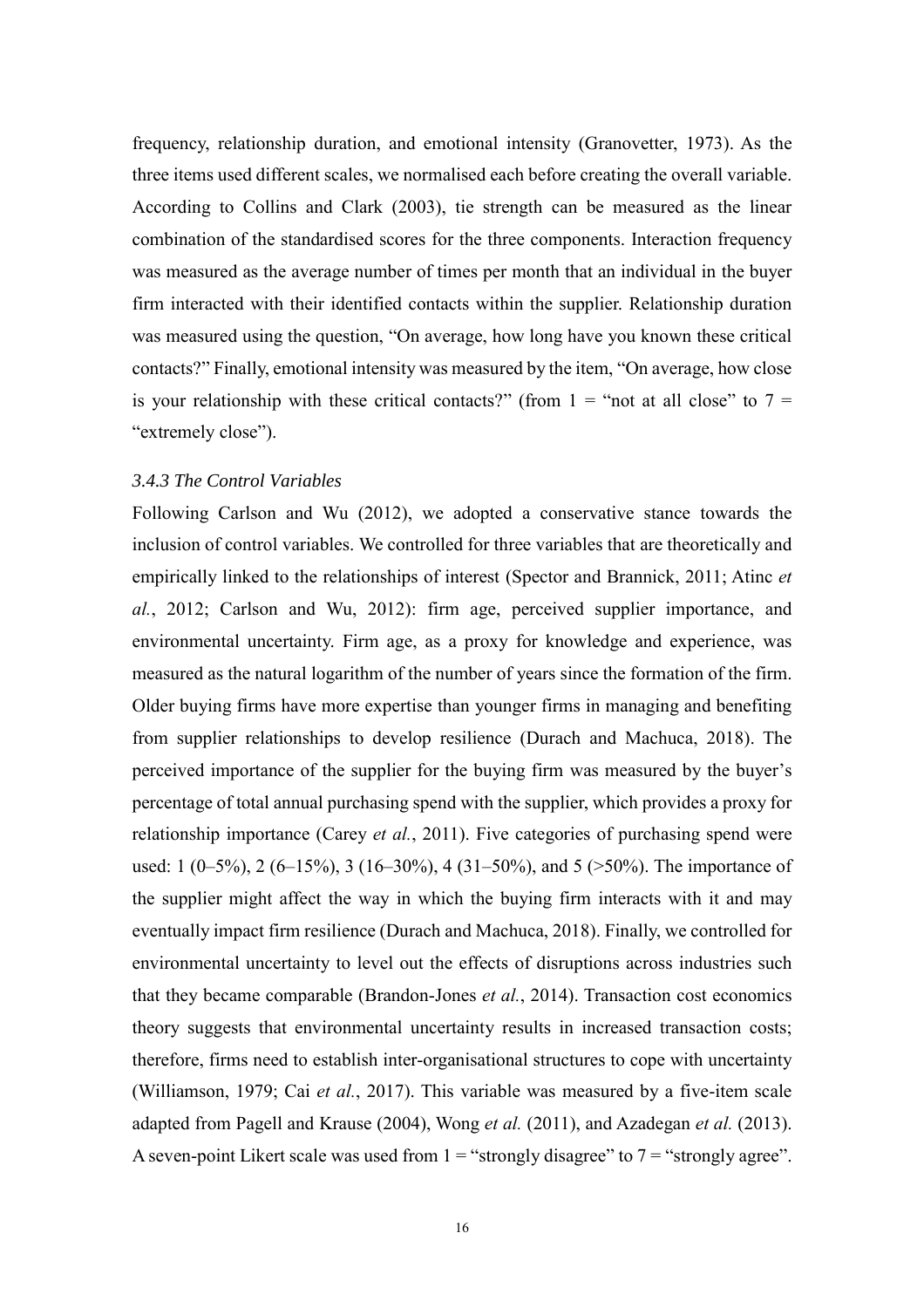# **4. Data Analysis and Results**

## **4.1 Analytic Strategy: Latent Moderated Structural Equation (LMS) Approach**

To test our hypotheses, we performed latent moderated structural equations (LMS). Prior studies have shown that LMS is an effective approach to conduct moderation tests for psychometric data. It reduces the likelihood of biased estimates compared to other methods of estimating interaction effects (Maslowsky *et al.*, 2015). Compared to ordinary least square regression, LMS enables measurement errors to be corrected when estimating latent interaction terms, which is a critical concern when using psychometric data (Sardeshmukh and Vandenberg, 2016; Cheung and Lau, 2017).

Analyses were conducted in M*plus* 7 (Muthén and Muthén, 2017) using full information maximum likelihood with robust standard errors. Given that M*plus* does not produce traditional model fit indices for latent variable interactions, we evaluated model fit using a two-step procedure (Maslowsky *et al.*, 2015). In particular, LMS can be used to create an interaction variable that is the square of a latent variable (Muthén and Muthén, 2017), enabling us to test the quadratic effect of a given latent variable (RC) on an outcome (supply-side resilience).

Evaluating the research model involved three steps: (1) confirmatory factor analysis (CFA) to assess the fit between the measurement model and data (Klein and Moosbrugger, 2000; Maslowsky *et al.*, 2015); (2) testing the structural model without the interaction term as a prerequisite to evaluating model fit indices that are not computed using LMS: the comparative fit index (CFI), the root mean square error of approximation (RMSEA), and the standardized root mean square residual (SRMR); and, (3) testing the hypothesised structural model with the interaction term using the LMS method to evaluate its significance. Following Maslowsky *et al.* (2015), RC, supply-side resilience, tie diversity and tie strength were all standardised prior to model estimation.

#### **4.2 Measurement Model**

Table II reports the correlations and descriptive statistics for the observed variables. As the first LMS step, the measurement model was evaluated using CFA. As the normality test showed non-normality of the data, we used the rescaling-based robust estimator in M*plus* – maximum likelihood with robust standard errors (MLR) – to generate parameter estimates (Wang and Wang, 2012; Muthén and Muthén, 2017).

[Take in Table II]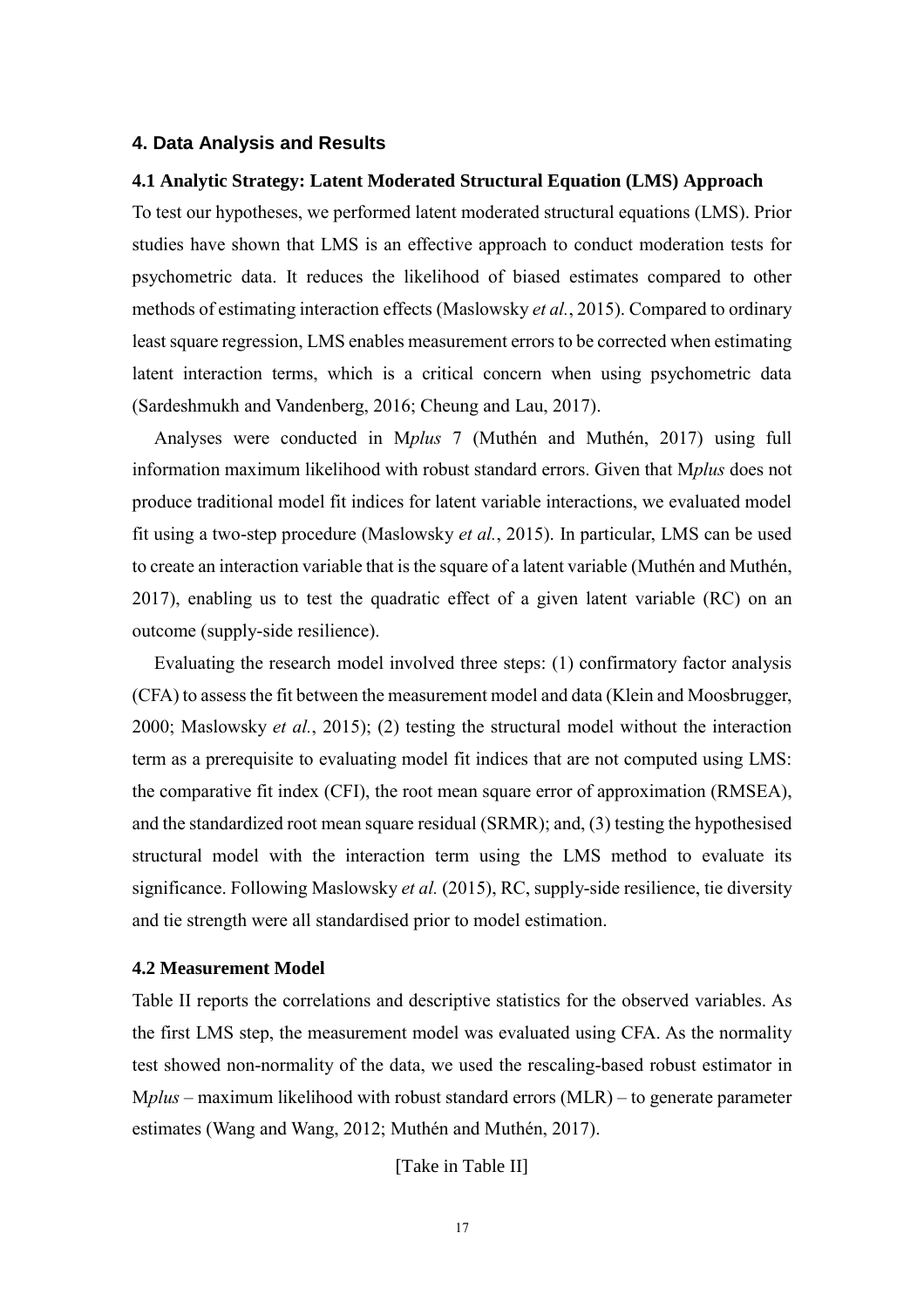Further, the construct validity of our measures was assessed following Anderson and Gerbing (1988). We computed the reliability coefficients (Cronbach's alpha), which were between 0.80 and 0.89 thereby well exceeding the minimum threshold of 0.6 (Nunnally *et al.*, 1967). We also computed composite reliability (CR), which took values above 0.7 thereby indicating high internal consistency of the measures. The results are shown in Table III.

#### [Take in Table III]

In addition, we conducted CFA to assess convergent and discriminant validity. The CFA results suggested that the model provided an acceptable fit to the data:  $\chi^2(72)$  = 94.529, CFI = 0.984, TLI = 0.980, RMSEA = 0.036, and SRMR = 0.040 (Hu and Bentler, 1999). The Chi-square value was below the ratio of Chi-square/*df* of two (Browne and Cudeck, 1993). The RMSEA of the CFA for the measures used in the model was 0.036, which is below the maximum value of 0.08 suggested by Browne and Cudeck (1993). As shown in Table III, measurement items loaded on their intended factors ( $p < 0.001$ ), indicating that the constructs exhibited convergent validity. Discriminant validity was evaluated using Fornell and Larcker (1981). The square root of the average variance extracted (AVE) was greater than the off-diagonal elements of the correlation matrix (see Table II), which demonstrates discriminant validity between the constructs.

#### **4.3 Structural Model with Main Effects Only**

For the second LMS step, one baseline model was tested, i.e. Model 1 containing the main structural paths plus the main effects of the two moderators. The main-effects-only model had acceptable fit with the data (Model 1:  $\chi^2(123) = 184.739$ , CFI = 0.960, TLI = 0.952, RMSEA =  $0.045$ , and SRMR =  $0.065$ ). The structural model also considered several control variables that could be related to supply-side resilience. The results are presented in Table IV.

#### [Take in Table IV]

#### **4.4 Structural Models with Latent Interaction**

The final LMS step was to test the model with the interaction term. In addition to estimating interaction effects between RC and two different moderating variables (i.e. tie diversity and tie strength), the LMS procedure can create an interaction variable equal to the square of a latent variable, enabling the quadratic effect of RC on supply-side resilience to be evaluated (Maslowsky *et al.*, 2015; Muthén and Muthén, 2017). We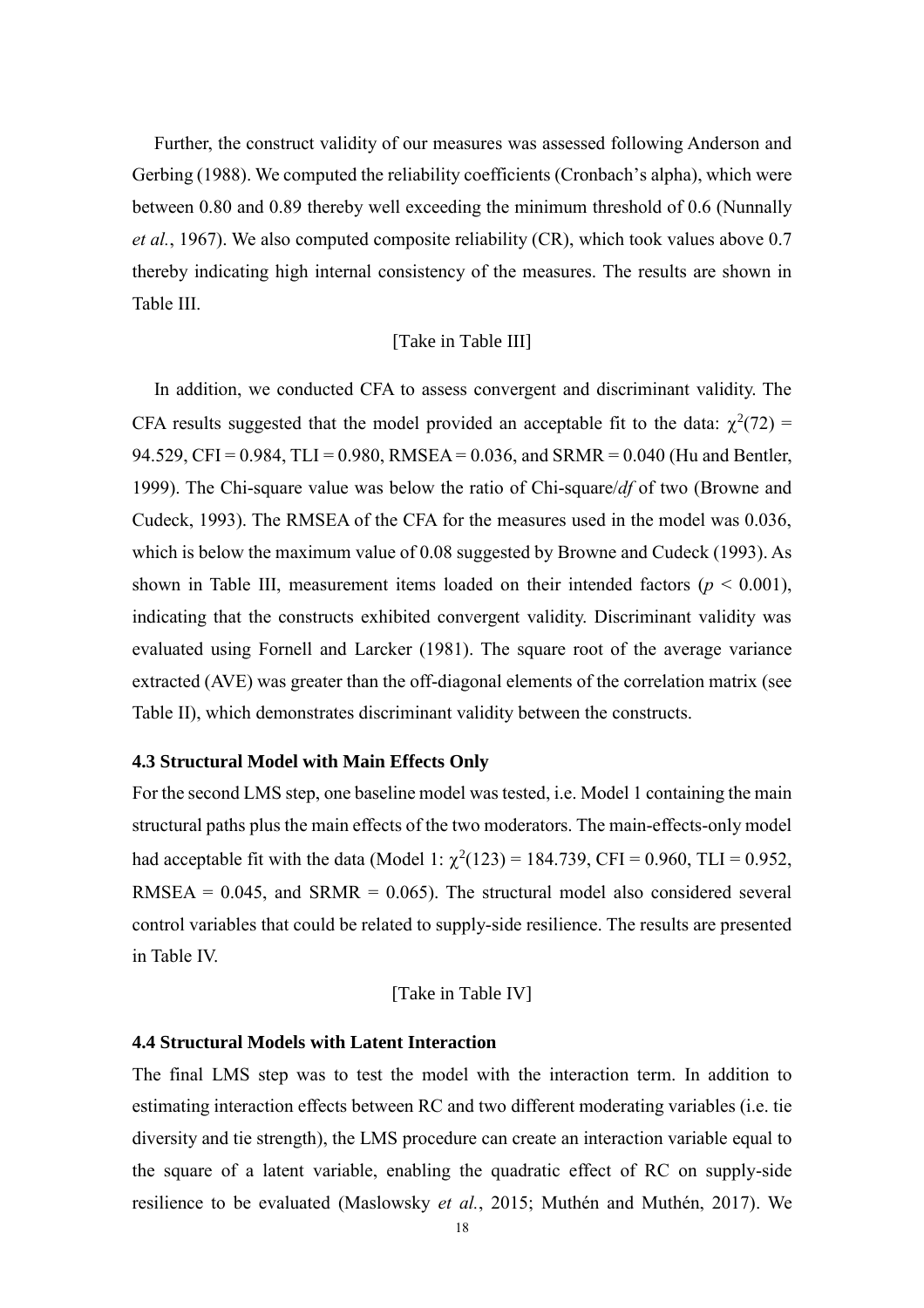therefore applied the LMS approach across three further models: a nonlinear model (Model 2) and two moderation models (models 3 and 4).

Consistent with Hypothesis 1, we found evidence supporting an inverted U-shaped relationship between RC and supply-side resilience. This can be seen in Model 2 (Table IV) where the quadratic term is significantly (negatively) related to supply-side resilience ( $\beta$  = -0.159,  $p$  < 0.05). Further, and as suggested by Maslowsky *et al.* (2015), we used the likelihood ratio test to determine the significance of the quadratic effects of latent variable RC. The relative fit of Model 2 versus Model 1 was determined via a log-likelihood ratio test comparing the log-likelihood values for Model 1 and Model 2, yielding a difference of  $D = 7.086$ . The difference in free parameters between Model 1 (52) and Model 2 (53) was equal to 1, which represents the *df* value for the log-likelihood ratio test. This test proved significant using a chi-square distribution ( $p < 0.001$ ), indicating that Model 2 with the quadratic effect fits the data better than the main-effects-only model, i.e. Model 1. Thus, Hypothesis 1 is supported.

To test the hypothesised moderating effects, we generated the interaction terms for RC and both tie diversity and tie strength, along with the quadratic interaction terms. Models 3 and 4 in Table IV report the interaction results. With regards to the interaction "RC<sup>2</sup>  $\times$ tie diversity" ( $\beta$  = -0.355,  $p > 0.1$ ), the statistically non-significant  $\beta$  in Model 3 suggests that it is not possible to confirm a positive interaction effect on supply-side resilience (H2). With Hypothesis 3, we argued for the moderation effect of tie strength on the proposed inverted U-shaped relationship between RC and supply-side resilience. The proposed interaction between the squared RC term and the linear tie strength term is significant ( $\beta$  = 0.121,  $p$  < 0.05 in Model 4). Following Maslowsky *et al.* (2015), we assessed whether the type of hypothesised moderation holds in statistical terms. Again, we performed a log-likelihood ratio test on models 1 and 4, yielding a difference value of  $D = 12.11$ . Based on a difference in free parameters between Model 1 (52) and Model 4 (55) of 3, the test proved significant ( $p \le 0.001$ ), indicating that Model 4 fits the data better than Model 1. To determine the nature of the significant interaction, we plotted the effect of RC on the dependent variable for values of tie strength set to the mean and one standard deviation above and below the mean (Maslowsky *et al.*, 2015). Interestingly, the graph appears to flip as tie strength increases (see Figure 2). As hypothesised, the inverted Ushaped relationship becomes amplified at low to moderate values of tie strength. Above a tie strength threshold of 1.28 (when unstandardised), the shape turns into a U-shape.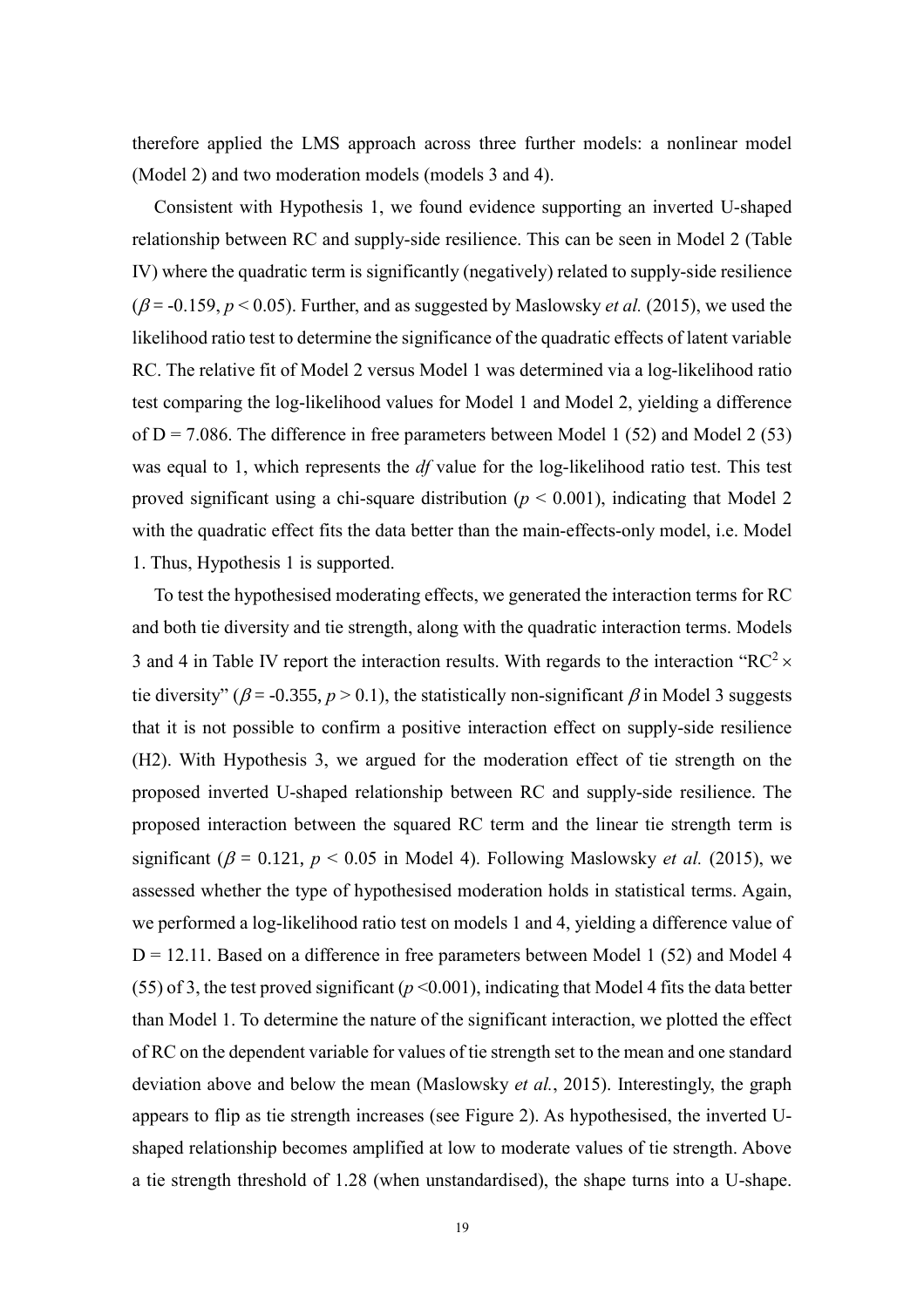Thus, Hypothesis 3 is partially supported. The implications of this shape flip are considered in Section 5.

[Take in Figure 2]

#### **4.5 Sensitivity Analysis**

We performed four sets of robustness checks to evaluate the sensitivity of the results. First, the techniques suggested by Haans *et al.* (2016) were applied to further confirm that the observed relationship is quadratic. Specifically, we added the cubic term of RC to Model 2 to test whether the relationship between RC and supply-side resilience is S-shaped rather than U-shaped; but this did not lead to significant results. Second, to corroborate the log-likelihood ratio results, we compared the Akaike information criterion (AIC) values from models 2 and 4 with Model 1. We found that AIC = 8799.234, 8742.467, and 8741.448 for models 1, 2 and 4, respectively. Compared to Model 1, models 2 and 4 have smaller AIC values indicating less information loss. Thus, they are preferable to Model 1 and more likely to be replicated (Sardeshmukh and Vandenberg, 2016). Third, we used Collins and Clark (2003) to create an alternative measure of tie diversity (range of ties) to check if the results of Model 3 still hold. The range of ties refers to the number of different actor categories that a boundary spanner is in contact with in the supplier company. The results showed that Model 3 still remained non-significant. Fourth, we used Ambulkar *et al.* (2015) to adopt a stricter definition of supply-side resilience that included four measurement items before rerunning our analysis. Both Hypothesis 1 and 3 remained robust ( $p < 0.05$ ) while Hypothesis 2 remained non-significant.

#### **5. Discussion and Conclusions**

#### **5.1 Implications for Research**

It is typically assumed in the literature that there is a positive linear relationship between RC and supply-side resilience. This assumption is also common in the wider literature on supply chain resilience (Johnson *et al.*, 2013; Scholten and Schilder, 2015). Yet researchers have recently entertained the possibility that even positive organisational attributes have tipping points beyond which their effects may become less positive (Pierce and Aguinis, 2013; Busse *et al.*, 2016). Indeed, our study was motivated by the lack of research on the potential negative effects of RC on supply-side resilience. We have drawn on social capital and boundary spanning theory to theorise that the relationship between RC and supply-side resilience is non-linear (Hypothesis 1) and contingent upon boundary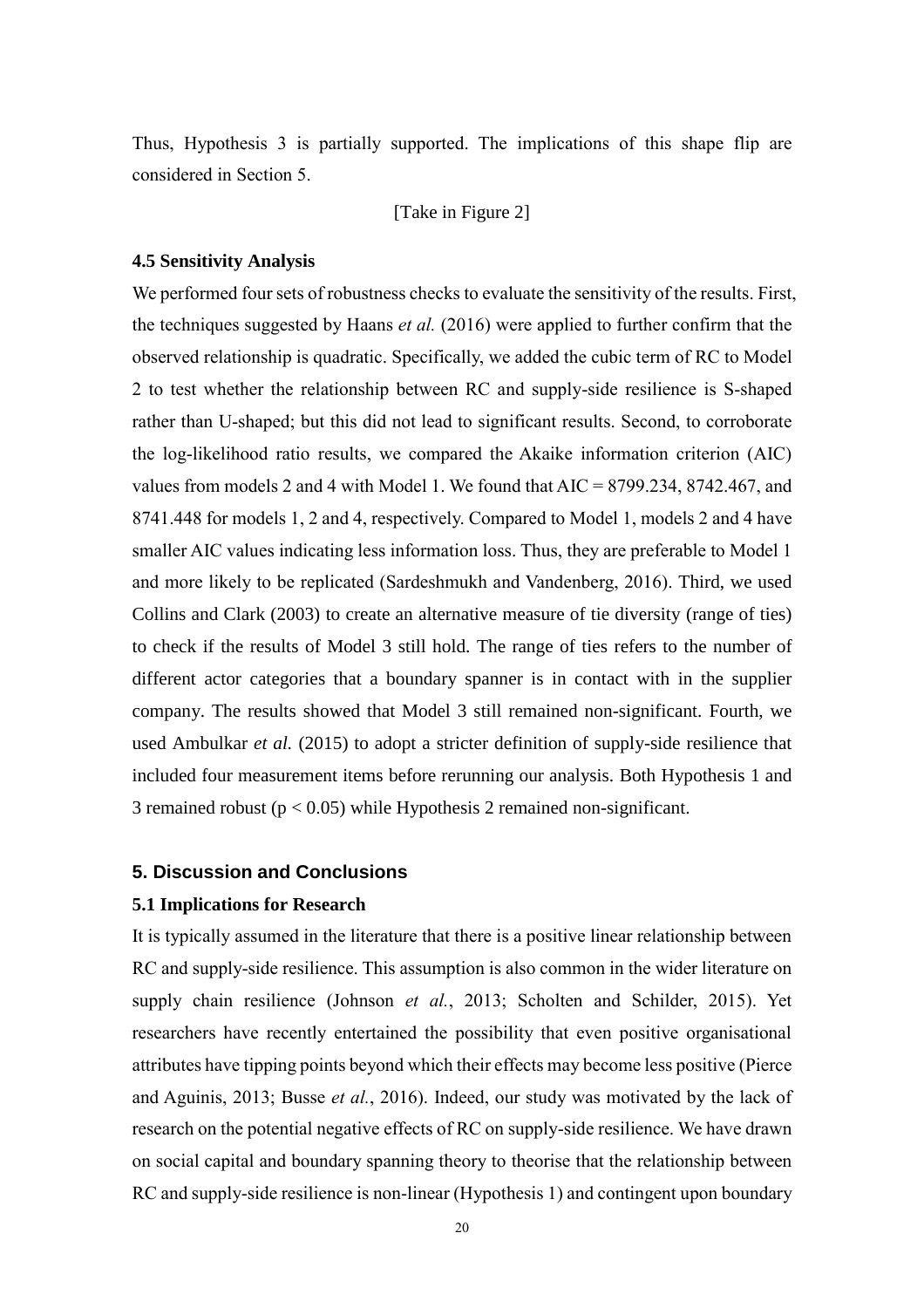spanners' tie diversity (Hypothesis 2) and tie strength (Hypothesis 3). Theoretically and empirically, this paper provides three main findings to the supply chain resilience literature organised around the three hypotheses.

In our first hypothesis we proposed an inverted U-shaped relationship between RC and supply-side resilience. This hypothesis was based on the positive and negative effects associated with RC and the shift in the balance between these effects as RC increases. Our data supports this hypothesis by showing that an inverted U-shaped relationship exists. This means that moderate (rather than lower or higher) levels of RC may be optimal for buyer firms to develop supply-side resilience, with important theoretical implications. First, this finding supports the positive linear relationship previously described for the association between RC and supply chain resilience if we compare supply-side resilience at *moderate* relative to *lower levels* of RC. In this sense, our study is consistent with collaboration-related papers describing the benefits of buyer-supplier RC (Kwon and Adler, 2014; Inkpen and Tsang, 2016) for enabling buying organisations to foster supply-side resilience (Johnson *et al.*, 2013; Scholten and Schilder, 2015). Second, the finding supports a relationship between RC and supply-side resilience that takes the form of an inverted U shape if we compare supply-side resilience at *moderate* relative to *supra-optimal levels* of RC. Thus, a linear association does not capture the complexities of the RC-Supply-side resilience relationship. Instead, the inverted Ushaped finding, as we predicted, supports the likelihood that there can be negative consequences on supply-side resilience for buying organisations that develop either too little or too much RC with their suppliers. Providing evidence of this "RC threshold" enables us to help explain why RC may be positively related, negatively related, or unrelated to supply-side resilience. In this sense, our study reinforces theory and findings from Villena *et al.* (2011) on curvilinear relationships, in other words, that there is an inverted U-shaped relationship between RC and a buyer's strategic and operational performance. Furthermore, our finding combined with Villena *et al.* (2011) suggests that it may be appropriate for OM scholars to now revisit many assumed linear relationships to question when more of a good thing is no longer beneficial (Pierce and Aguinis, 2013). Such reflection seems especially critical in contexts where businesses need to manage supply disruptions and develop supply-side resilience (Dabhilkar *et al.*, 2016).

Although our first finding – relating to Hypothesis  $1$  – supported our decision to examine the possible non-linear relationship between RC and supply-side resilience, we also acknowledge the importance of contingencies on this relationship, as highlighted by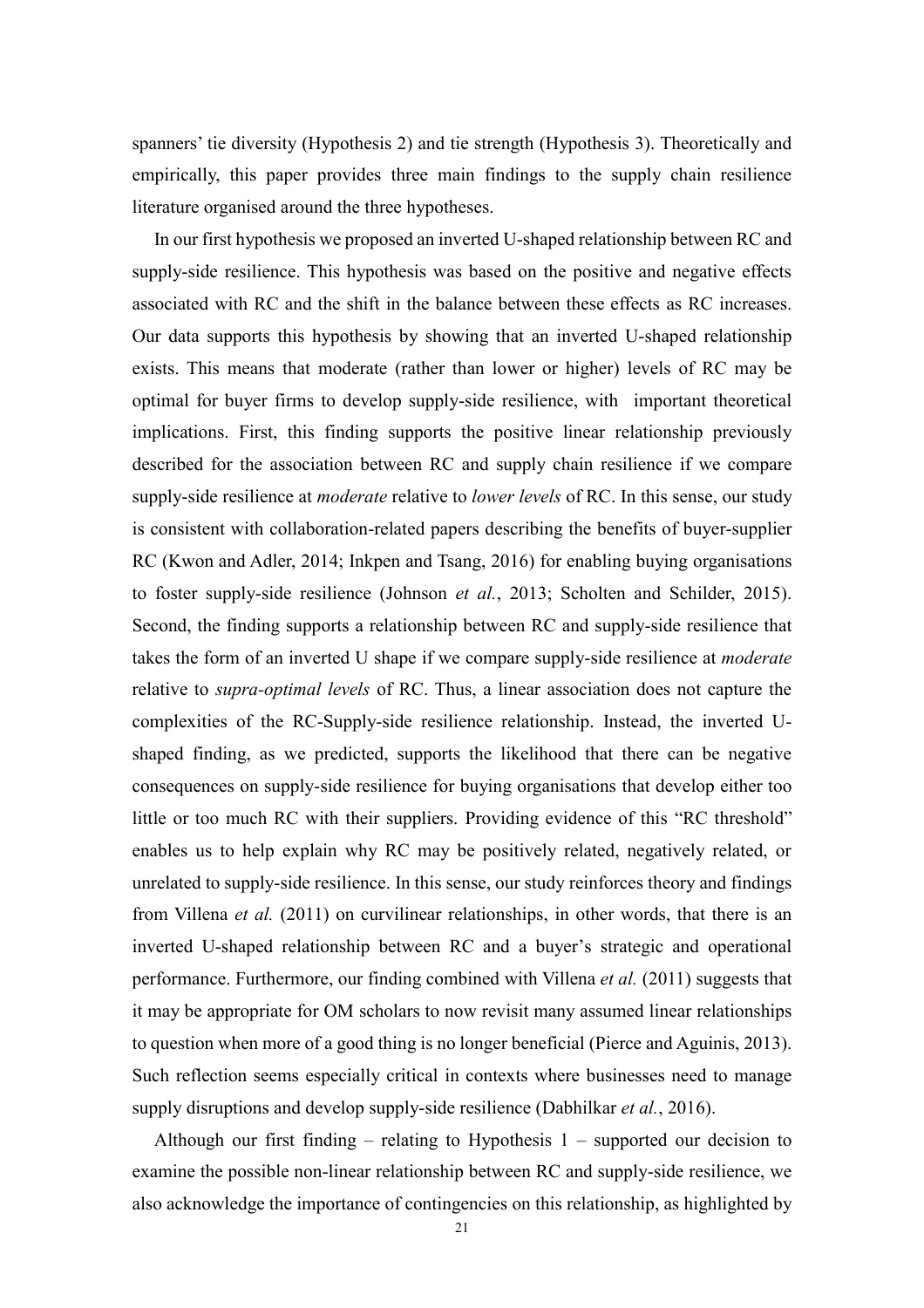Busse *et al.* (2017). Drawing on boundary spanning theory (Aldrich and Herker, 1977), we proposed that the strength and diversity of a boundary spanner's ties would moderate the RC-Supply-side resilience relationship. For Hypothesis 2, our data (see Model 3 in Table IV) did not support tie diversity as a significant moderating factor. This second finding indicates that developing diverse ties is not always a sufficient condition to guarantee a higher level of supply-side resilience. Therefore, the contextual conditions that make this type of approach possible and beneficial deserves further research.

Our third finding relates to Hypothesis 3. Although we found support for tie strength as a significant moderating factor, we also discovered that at higher levels of tie strength the curve flips from an inverted U to a U-shaped curve. Haans *et al.* (2016, p. 1178) described such shape flips as "interesting research opportunities" that have remained largely unexplored in the literature. When tie strength is high, supply-side resilience increases as a firm moves from low to medium levels of RC and it decreases as a firm moves from medium to high levels of RC. This represents an important boundary condition on Hypothesis 1: the shape is U-shaped when boundary spanners' ties become fairly strong. Similar to how Uotila *et al.* (2009) described the shape flip in their study, our data could indicate that boundary spanners' tie strength has a lower impact on the RC-Supply-side resilience relationship around the flip point. Indeed, the amplifying effects occur when there is a low to medium level of tie strength.

One possible explanation for the shape flip phenomenon is that boundary spanners' tie strength not only widens the gap between the benefit and cost curves (see Figure 1), as per Hypothesis 3, but that increasing tie strength also changes their shape. We have argued that the moderating effect of tie strength is caused by a downward shift in the cost curve and/or an upward shift in the benefits curve. According to Haans *et al.* (2016), this form of shape-flipping arises when there is a very strong moderation effect that causes the curve to flatten out or steepen significantly and then change shape. The transformation of the relationship between RC and supply-side resilience is thus likely to be caused by a change in the shape, not just the position, of the benefit and/or cost curve shown in Figure 1. This could imply that, for boundary spanners with stronger ties, the benefits associated with increasing RC may not develop in a linear way.

By drawing on a boundary spanner's *strong* personal ties, a buying firm may be better positioned to reap the rewards of RC than a firm with *less strong* ties, and this advantage may grow at increasing, not constant, rates when RC is at higher levels. In terms of the cost curve, stronger ties may potentially increase the costs of RC (e.g. reducing options)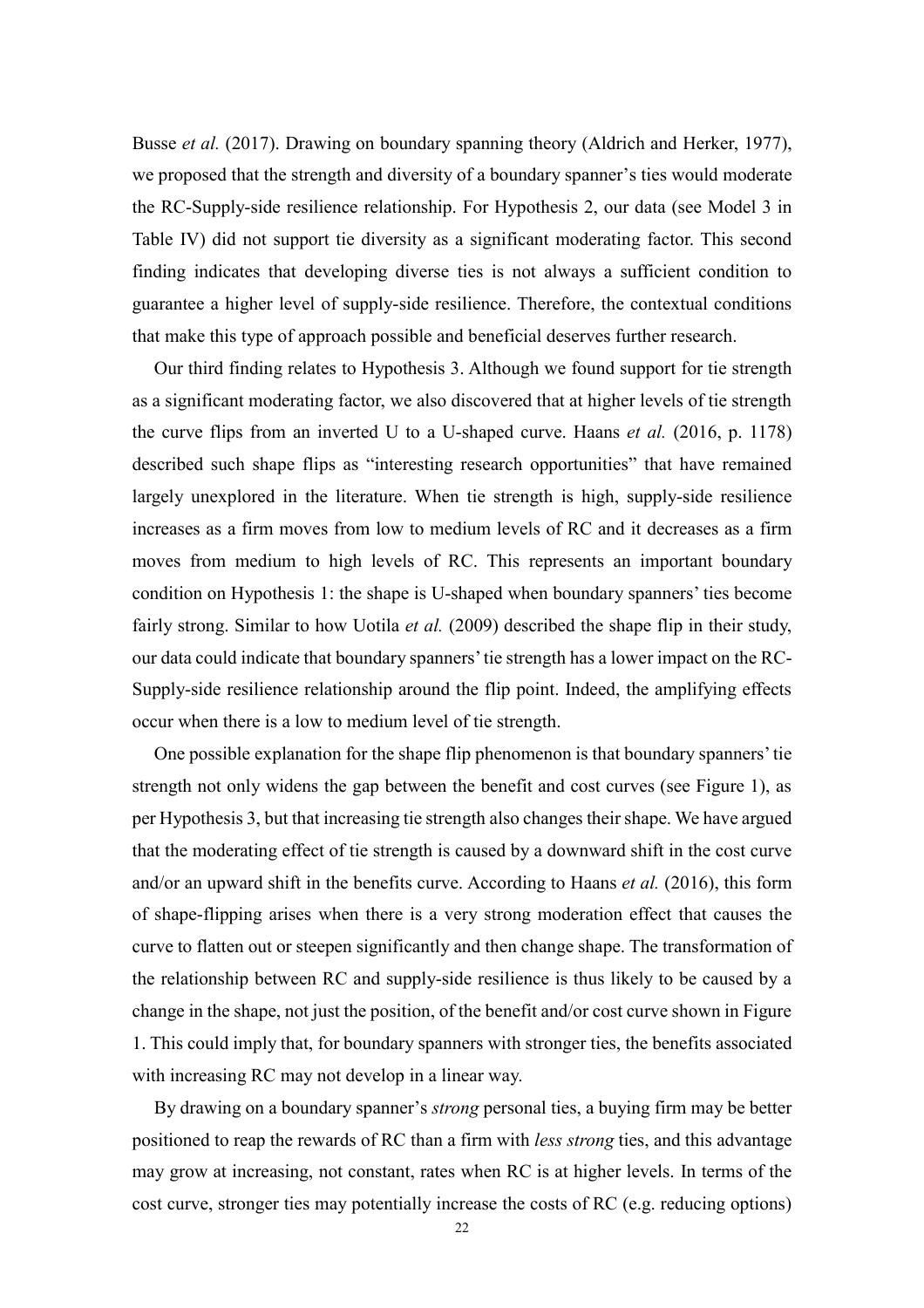(Gu *et al.*, 2008; Villena *et al.*, 2011), but these extra costs are outweighed by the additional benefits of RC (e.g. access to key information, especially private information to avoid a supply disruption) (Uzzi and Dunlap, 2005). Taken together, the pursuit of developing stronger ties may alter buying firms' relational decisions to support boundary spanning behaviours and/or activities instead of supporting supply disruption management activities (i.e. fostering supply-side resilience). Given that firms face resource constraints, they may deploy their resources to support a few activities that closely conform to their relational decisions (Simatupang *et al.*, 2004). Buying firms' decreasing propensity to proactively develop and improve supply-side resilience, as they become more focused on establishing stronger ties, will subsequently reduce their ability to accumulate rich disruption management experience, which in turn diminishes their supply-side resilience at an accelerating rate. Thus, the curve between RC and supplyside resilience flips from an inverted U to a U-shaped curve. Finally, the shape flip reflects the complexity inherent in how tie strength influences a buying firm's development of supply-side resilience. Subsequent research could explore this interesting phenomenon further.

### **5.2 Implications for Managers**

Our results have three main implications for practice. First, managers who are responsible for managing supply disruptions must be aware that an over-reliance on, or too much investment in, developing RC with a supplier can be detrimental to supply-side resilience. This implies that, in addition to gaining the benefits of RC, buying firms should purposefully analyse the potential costs associated with developing RC with a supplier, and not only in a direct monetary form. These costs incurred through the generative mechanism of information restriction (Pillai *et al.*, 2017) could result in dysfunctional effects, e.g. inhibiting the generation of counterfactual perspectives, thereby impeding knowledge transfer and problem solving (Weber and Weber, 2011) and leading to missed opportunities to obtain new ideas, knowledge, or more capable partners (Villena *et al.*, 2011; Xiong and Bharadwaj, 2011). Access to such information is required for buyers to be capable of anticipating, adapting to, responding to, and recovering from upstream disruptions (Dabhilkar *et al.*, 2016; Ali *et al.*, 2017). To avoid negative consequences, buying firms should proactively search beyond the dyad for new ideas and information so as to create visibility into their supplier network and to learn about the experiences of other organisations in dealing with supply disruptions. This can make it easier for buying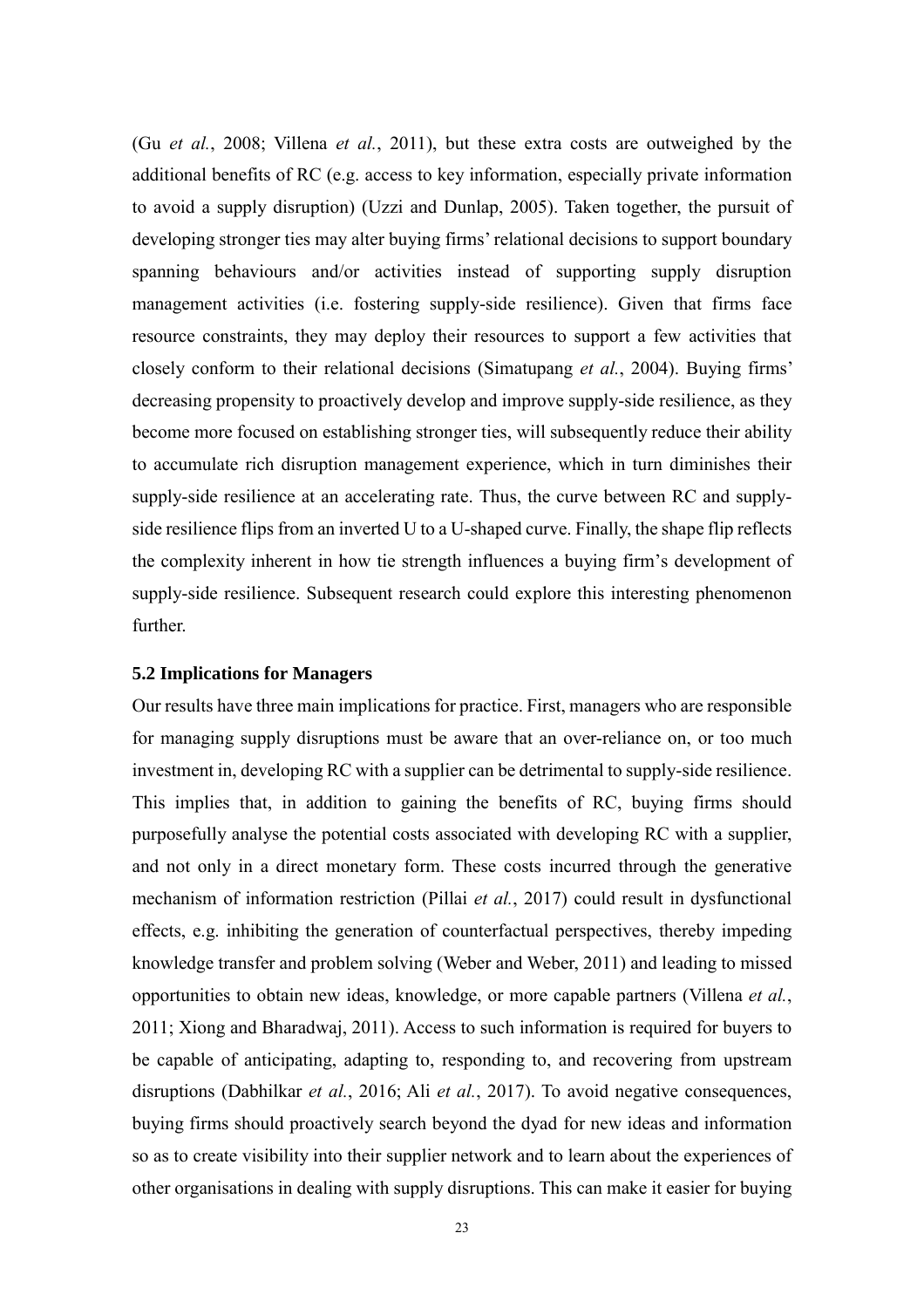firms to manage upstream disruptions and provides early warning signs of potential oncoming disruptions (Scholten and Schilder, 2015) thereby making the supply-side more resilient.

Second, our study offers particular insights into the nonlinear relationship between RC and supply-side resilience. Below a certain level of RC, buying firms should invest to increase the benefits of collaboration with suppliers, such as by carrying out activities aimed at rapid information dissemination (e.g. systematic, target-oriented communication activities) and coordination between firms (e.g. joint business continuity plans) (e.g. Juttner and Maklan, 2011; Dabhilkar *et al.*, 2016) required to prepare for, respond to, and recover from supply-side disruptions whilst reducing their impact. Above a certain level of RC, buying firms should invest in decreasing the costs derived from dysfunctional processes. For example, companies could create and enforce contracts that specify roles and responsibilities for extreme disruptive events (e.g. factory fires) to incentivise desirable supplier behaviour. This could promote decision synchronisation and incentive alignment, which are essential for an effective disruption response and recovery (Juttner and Maklan, 2011). Similarly, they could include a statement in their supplier code of conduct. Motorcar Parts of America (MPA), for example, states in its supplier code of conduct that it reserves the right to suspend all orders if a supplier is not performing as required (MPA, 2017). Buying firms can also take steps to re-evaluate their relationship with a supplier. Deloitte, for example, realised that its strategic supplier collaborations were not as effective as expected leading 34% of global chief procurement officers to redefine and restructure their supplier relationships (Deloitte, 2015). Buying firms can also simplify sourcing processes and reduce the associated costs. For example, recent technological developments such as additive manufacturing allow firms to print some of their own parts thereby reducing dependence on suppliers and increasing production flexibility (Giffi and Gangula, 2014). This reduces the buying firm's reliance on its supply base and enhances its own capabilities for adapting to and responding to supply-side disruptions. Taken together, when evaluating if and how to develop RC for supply-side resilience, managers must decide whether the associated benefits are worth the respective costs and investments (Busse *et al.*, 2016).

Third, managers in buying firms should recognise the dark side of tie strength. Scholars generally agree that stronger ties enable firms to acquire information and resources more effectively when responding to supply disruptions, thereby enhancing supply-side resilience (Dabhilkar *et al.*, 2016; Durach and Machuca, 2018). The findings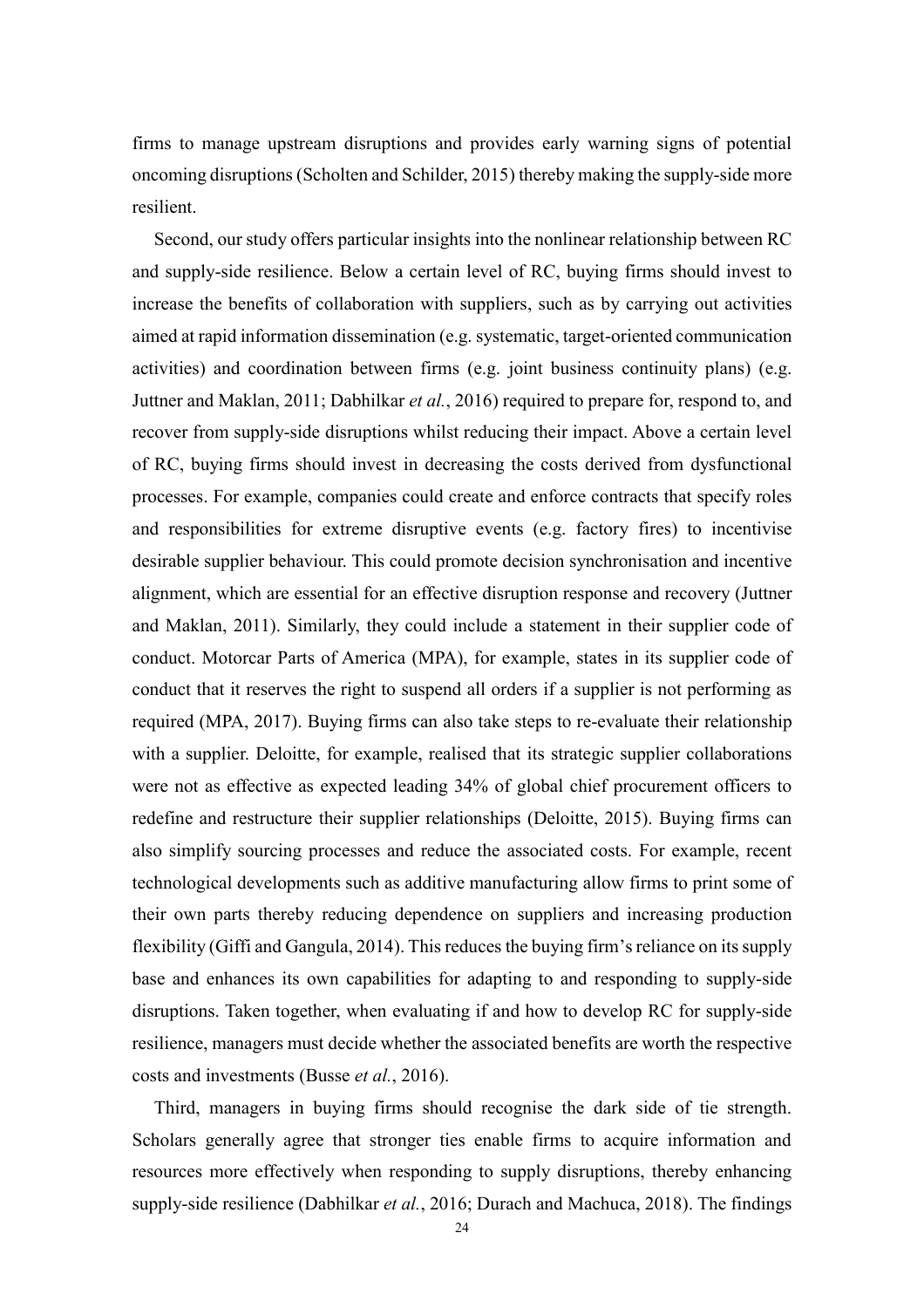of our research however support suggestions by Gu *et al.* (2008) that stronger personal ties can sometimes reduce the positive effects of RC on a firm's performance. Managers may also need to try to avoid personal biases in supplier evaluations through, for example, assigning alternative personnel or including multiple personnel in the evaluation process. Moreover, we find that when buying firms pursue RC and tie strength simultaneously, the downward curvilinear effect of RC on supply-side resilience flips to an upward effect. This finding implies that relational decisions based on RC alone cannot fully capture the multi-level nature of BSRs and could in fact be potentially misleading. When buying firms with limited resources choose to foster stronger boundary spanning personal ties, they often need to withdraw resources from other activities, e.g. in managing supply disruptions (Simatupang *et al.*, 2004). Therefore, managers need to consider the balance between developing RC and pursuing stronger ties, especially when they are facing resource constraints. It might also be useful for managers to consider monitoring and evaluation of boundary spanners' personal ties to evaluate whether tie strength changes over time. As a result, while each strategic posture may make its own unique contribution towards the development of supply-side resilience, managers in buying firms need to be concerned with the collective impact of developing RC and boundary spanners' tie strength.

### **5.3 Limitations and Future Research Directions**

Our research represents a first step in examining the nonlinear relationship between RC and supply-side resilience. Additional research could explore in greater depth the processes that lead to nonlinear effects. We were not able to measure the costs of dysfunctional processes directly. Doing so would be empirically challenging, but a more exact and granular calculation of such costs, before testing the influence of each specific set of costs on the development of supply-side resilience, would provide additional understanding of the phenomenon.

Our study has relied on cross-sectional data. Although extant OM research commonly assumes relationships based on such data, it limits our ability to make causal inferences. Future research therefore could investigate the link between RC and supply-side resilience using longitudinal data. Further, it would be interesting to dynamically study buying firms' reactions to relational strategies when dealing with supply disruptions to determine whether these reactions change over time.

We have examined the moderating effects of boundary spanners' tie strength and tie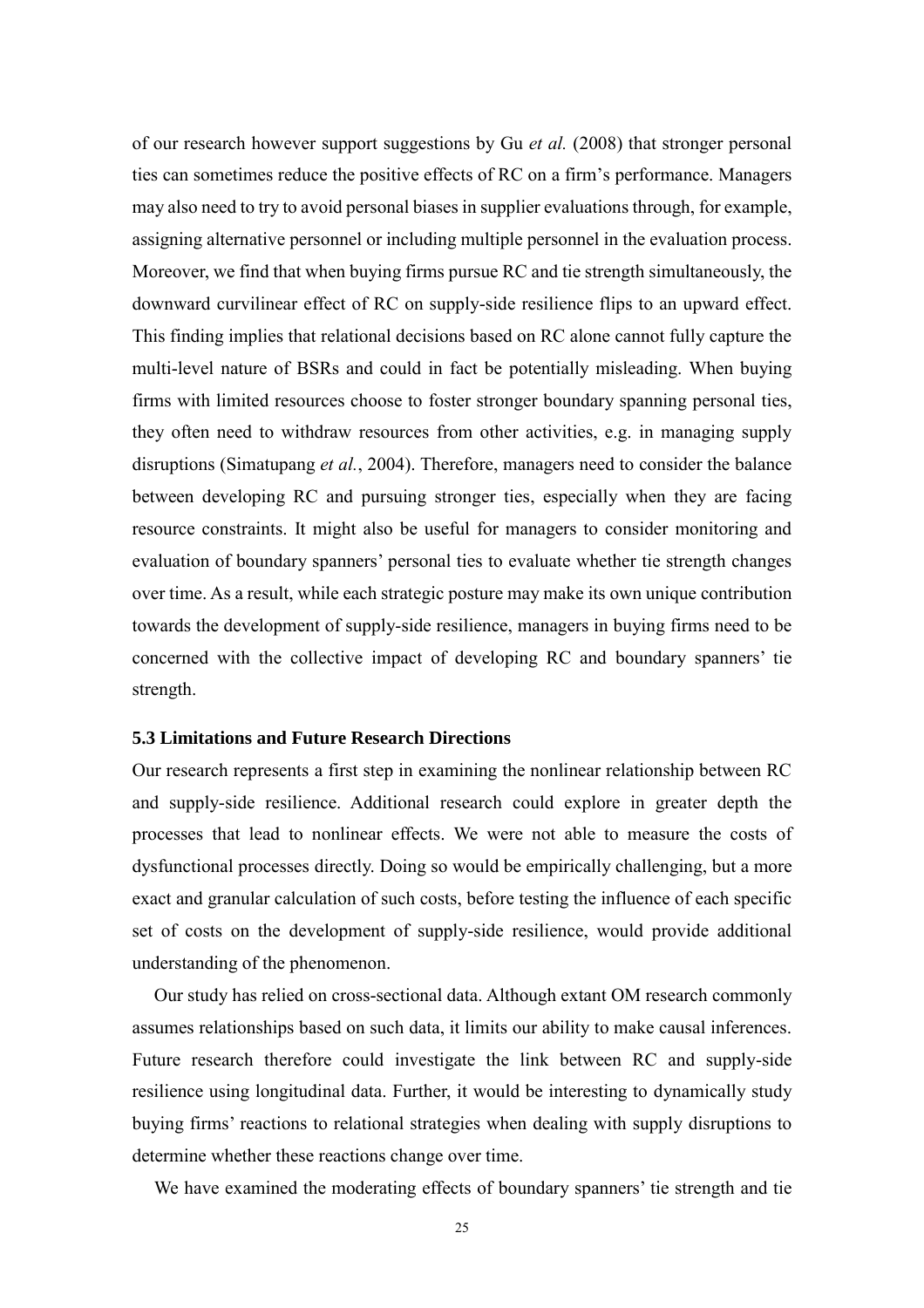diversity on the RC-Supply-side resilience relationship. Our findings imply that tie strength not only widens the gap between the benefit and cost curves, but also that increasing tie strength changes the shape of the benefit and/or cost curve in Figure 1. Future research can investigate what explains how tie strength creates this change and consider the role of other potential moderators, such as mutual dependence and power asymmetry. This study has focused on supply-side resilience as the dependent variable; but research could also investigate the non-linear relationship between RC and other operating (e.g. flexibility) and financial (e.g. market share and profitability) outcomes. In addition, although we did not find support for the moderating role of tie diversity, the contextual conditions that make developing diverse ties possible and beneficial warrants further attention. Moreover, our findings rely on the data from the primary respondents as the representative boundary spanner of the firm while future research could extend this to multiple boundary spanners and examine how their tie diversity and tie strength affects the main relationship. Finally, it would be interesting to examine how to dismantle or bridge existing ties to affect the interaction between a buyer's boundary spanner (or multiple boundary spanners) and their key suppliers in the right way, i.e. to better leverage relationships to manage supply disruptions and reinforce supply-side resilience.

# **References**

- Abbey, J.D. & Meloy, M.G., (2017), "Attention by design: Using attention checks to detect inattentive respondents and improve data quality", *Journal of Operations Management,* Vol. 53-56, pp. 63- 70.
- Acquaah, M., (2007), "Managerial social capital, strategic orientation, and organizational performance in an emerging economy", *Strategic Management Journal,* Vol. 28, No. 12, pp. 1235-1255.
- Ahearne, M., Lam, S.K. & Kraus, F., (2014), "Performance Impact of Middle Managers' Adaptive Strategy Implementation: The Role of Social Capital", *Strategic Management Journal,* Vol. 35, No. 1, pp. 68-87.
- Aldrich, H. & Herker, D., (1977), "Boundary spanning roles and organization structure", *Academy of Management Review,* Vol. 2, No. 2, pp. 217-230.
- Ali, A., Mahfouz, A. & Arisha, A., (2017), "Analysing supply chain resilience: integrating the constructs in a concept mapping framework via a systematic literature review", *Supply Chain Management: An International Journal,* Vol. 22, No. 1, pp. 16-39.
- Ambulkar, S., Blackhurst, J. & Grawe, S., (2015), "Firm's resilience to supply chain disruptions: Scale development and empirical examination", *Journal of Operations Management,* Vol. 33-34, pp. 111-122.
- Anderson, J.C. & Gerbing, D.W., (1988), "Structural equation modeling in practice: A review and recommended two-step approach", *Psychological Bulletin,* Vol. 103, No. 3, pp. 411-423.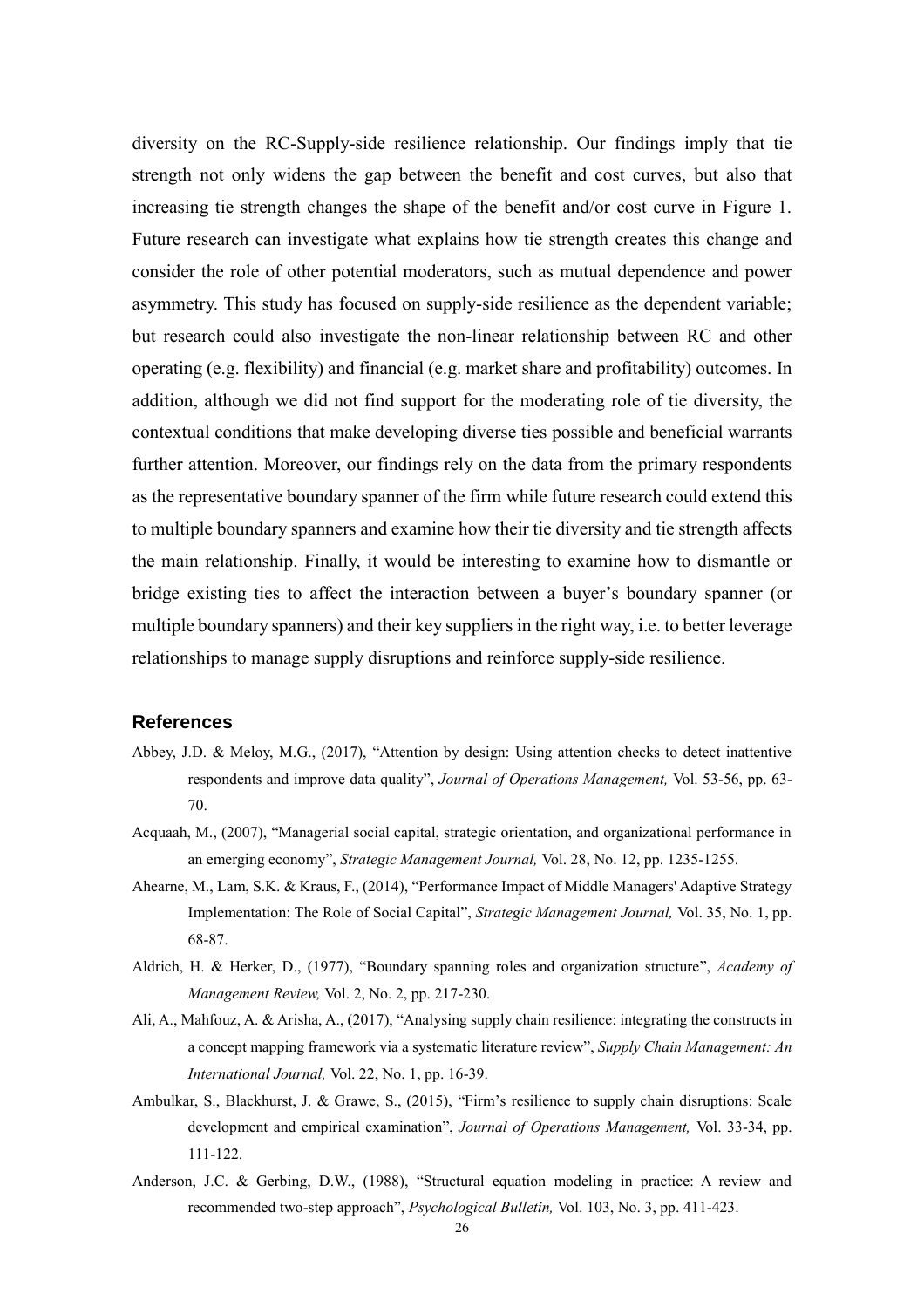- Atinc, G., Simmering, M.J. & Kroll, M.J., (2012), "Control variable use and reporting in macro and micro management research", *Organizational Research Methods,* Vol. 15, No. 1, pp. 57-74.
- Azadegan, A., Patel, P.C., Zangoueinezhad, A. & Linderman, K., (2013), "The effect of environmental complexity and environmental dynamism on lean practices", *Journal of Operations Management,*  Vol. 31, No. 4, pp. 193-212.
- Blau, P.M., (1977), *Inequality and heterogeneity: A primitive theory of social structure*, Free Press: New York.
- Block, J., (2008), *The Q-sort in character appraisal: encoding subjective impressions of persons quantitatively*, American Psychological Association: Washington.
- Boyer, K.K. & Verma, R., (2000), "Multiple raters in survey-based operations management research: A review and tutorial", *Production and Operations Management,* Vol. 9, No. 2, pp. 128-140.
- Brandon-Jones, E., Squire, B., Autry, C. & Petersen, K.J., (2014), "A Contingent Resource-Based Perspective of Supply Chain Resilience and Robustness", *Journal of Supply Chain Management,*  Vol. 50, No. 3, pp. 55-73.
- Brandon-Jones, E., Squire, B., Autry, C.W. & Petersen, K.J., (2014), "A contingent resource-based perspective of supply chain resilience and robustness", *Journal of Supply Chain Management,* Vol. 50, No. 3, pp. 55-73.
- Brislin, R.W., (1986). The wording and translation of research instruments. *Field methods in cross-cultural research.* Sage Publications, Inc: Thousand Oaks, CA, US, pp. 137-164.
- Browne, M.W. & Cudeck, R., (1993), "Alternative ways of assessing model fit", *Sage focus editions,* Vol. 154, pp. 136-136.
- Burt, R.S., (1982), *Towards a structural theory of action: Network models of social structure, perceptions, and action*, Academic Press: New York.
- Burt, R.S., (2009), *Structural holes: The social structure of competition*, Harvard university press.
- Business Continuity Institute, (2017). *Supply Chain Resilience 2017.* Business Continuity Institute: Berkshire.
- Busse, C., Kach, A.P. & Wagner, S.M., (2017), "Boundary Conditions: What They Are, How to Explore Them, Why We Need Them, and When to Consider Them", *Organizational Research Methods,*  Vol. 20, No. 4, pp. 574-609.
- Busse, C., Mahlendorf, M.D. & Bode, C., (2016), "The ABC for Studying the Too-Much-of-a-Good-Thing Effect: A Competitive Mediation Framework Linking Antecedents, Benefits, and Costs", *Organizational Research Methods,* Vol. 19, No. 1, pp. 131-153.
- Cai, S.H., Jun, M. & Yang, Z.L., (2017), "The Effects of Boundary Spanners' Personal Relationships on Interfirm Collaboration and Conflict: A Study of the Role of Guanxi in China", *Journal of Supply Chain Management,* Vol. 53, No. 3, pp. 19-40.
- Cantor, D.E., Blackhurst, J., Pan, M.Y. & Crum, M., (2014), "Examining the role of stakeholder pressure and knowledge management on supply chain risk and demand responsiveness", *International Journal of Logistics Management,* Vol. 25, No. 1, pp. 202-223.
- Carey, S., Lawson, B. & Krause, D.R., (2011), "Social capital configuration, legal bonds and performance in buyer-supplier relationships", *Journal of Operations Management,* Vol. 29, No. 4, pp. 277-288.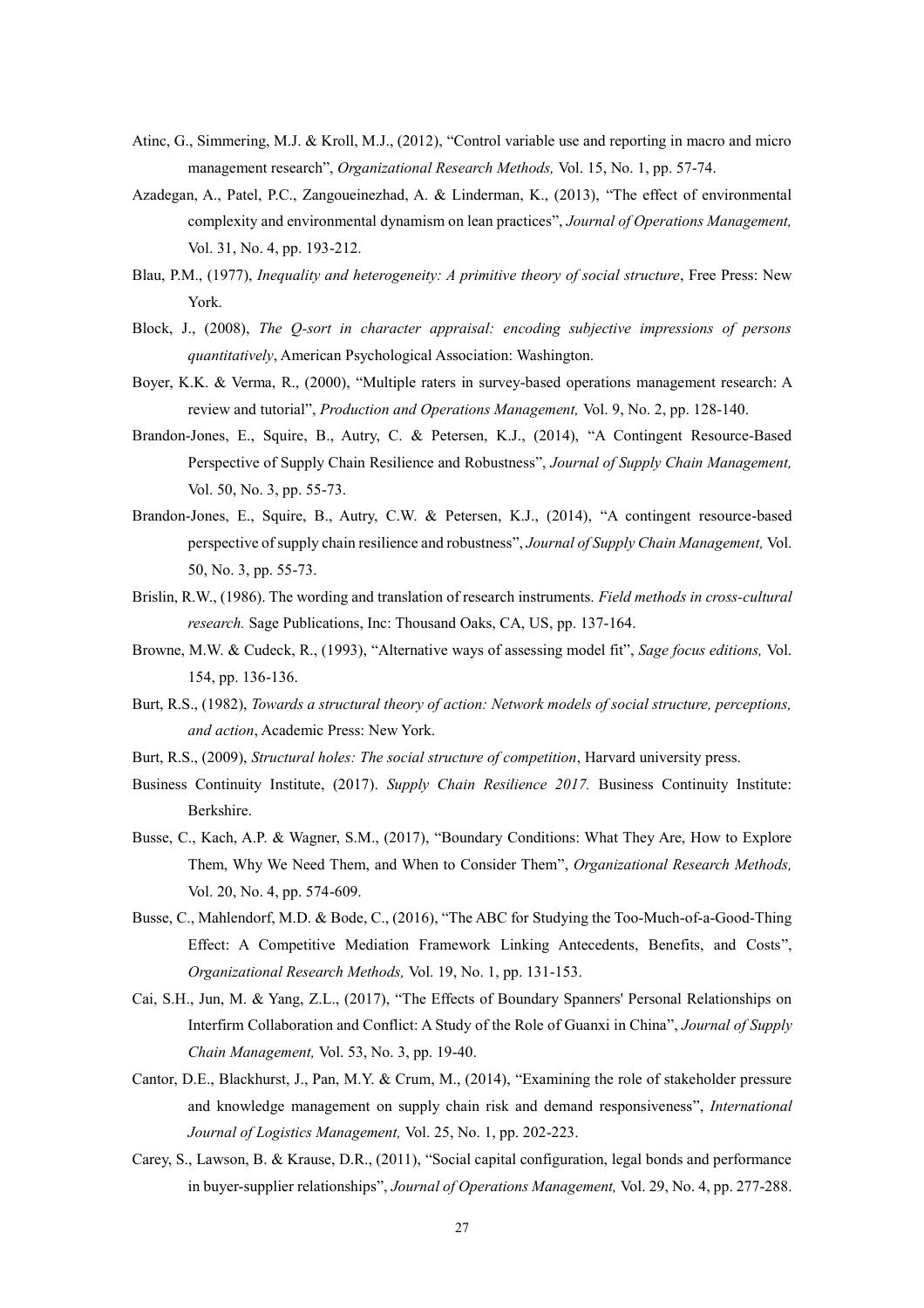- Carlson, K.D. & Wu, J., (2012), "The illusion of statistical control: Control variable practice in management research", *Organizational Research Methods,* Vol. 15, No. 3, pp. 413-435.
- Cheung, G.W. & Lau, R.S., (2017), "Accuracy of Parameter Estimates and Confidence Intervals in Moderated Mediation Models", *Organizational Research Methods,* Vol. 20, No. 4, pp. 746-769.
- Collins, C.J. & Clark, K.D., (2003), "Strategic human resource practices, top management team social networks, and firm performance: The role of human resource practices in creating organizational competitive advantage", *Academy of Management Journal,* Vol. 46, No. 6, pp. 740-751.
- Dabhilkar, M., Birkie, S.E. & Kaulio, M., (2016), "Supply-side resilience as practice bundles: a critical incident study", *International Journal of Operations & Production Management*, Vol. 36, No. 8, pp. 948-970.
- Deloitte, (2015). *Supplier Relationship Management (SRM): Redefining the value of strategic supplier collabroation* [online]. [https://www2.deloitte.com/content/dam/Deloitte/de/Documents/operations/Supplier\\_Relationshi](https://www2.deloitte.com/content/dam/Deloitte/de/Documents/operations/Supplier_Relationship_Management_2015.pdf) [p\\_Management\\_2015.pdf](https://www2.deloitte.com/content/dam/Deloitte/de/Documents/operations/Supplier_Relationship_Management_2015.pdf) [2019, 27 April].
- Durach, C.F. & Machuca, J.a.D., (2018), "A matter of perspective the role of interpersonal relationships in supply chain risk management", *International Journal of Operations & Production Management,* Vol. 38, No. 10, pp. 1866-1887.
- Flynn, B.B., Huo, B.F. & Zhao, X.D., (2010), "The impact of supply chain integration on performance: A contingency and configuration approach", *Journal of Operations Management,* Vol. 28, No. 1, pp. 58-71.
- Fornell, C. & Larcker, D.F., (1981), "Evaluating Structural Equation Models with Unobservable Variables and Measurement Error", *Journal of Marketing Research,* Vol. 18, No. 1, pp. 39-50.
- Futrell, D., (1995), "When Quality Is a Matter of Taste, Use Reliability Indexes", *Quality Progress,* Vol. 28, No. 5, pp. 81-86.
- Giffi, C.A. & Gangula, B., (2014). *3D opportunity for the automotive industry: Additive manufacturing hits the road* [online]. [https://www2.deloitte.com/insights/us/en/focus/3d-opportunity/additive](https://www2.deloitte.com/insights/us/en/focus/3d-opportunity/additive-manufacturing-3d-opportunity-in-automotive.html)[manufacturing-3d-opportunity-in-automotive.html](https://www2.deloitte.com/insights/us/en/focus/3d-opportunity/additive-manufacturing-3d-opportunity-in-automotive.html) [2019, 28 April].
- Granovetter, M.S., (1973), "The Strength of Weak Ties", *American Journal of Sociology,* Vol. 78, No. 6, pp. 1360-1380.
- Gu, F., Hung, K. & Tse, D., (2008), "When Does Guanxi Matter? Issues of Capitalization and Its Dark Sides", *Journal of Marketing,* Vol. 72, No. 4, pp. 12-28.
- Haans, R.F., Pieters, C. & He, Z.L., (2016), "Thinking about U: Theorizing and testing U-and inverted Ushaped relationships in strategy research", *Strategic Management Journal,* Vol. 37, No. 7, pp. 1177-1195.
- Hair, J.F., Black, W.C., Babin, B.J. & Anderson, R.E., (2010), *Multivariate data analysis*, Pearson.
- Homburg, C., Klarmann, M., Reimann, M. & Schilke, O., (2012), "What Drives Key Informant Accuracy?", *Journal of Marketing Research,* Vol. 49, No. 4, pp. 594-608.
- Hu, L.T. & Bentler, P.M., (1999), "Cutoff Criteria for Fit Indexes in Covariance Structure Analysis: Conventional Criteria Versus New Alternatives", *Structural Equation Modeling: A Multidisciplinary Journal,* Vol. 6, No. 1, pp. 1-55.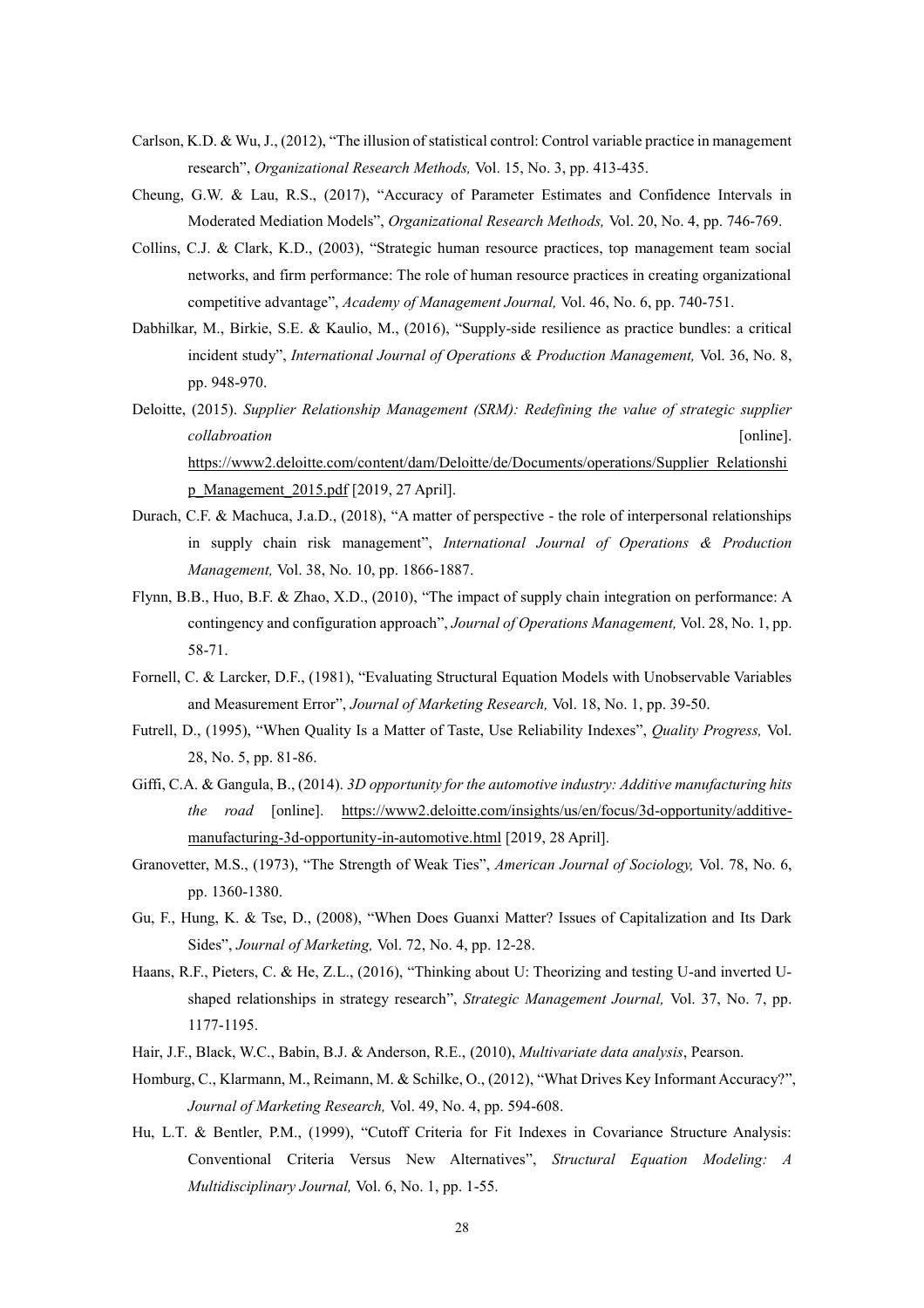- Huang, Y., Luo, Y.D., Liu, Y. & Yang, Q., (2016), "An Investigation of Interpersonal Ties in Interorganizational Exchanges in Emerging Markets: A Boundary-Spanning Perspective", *Journal of Management,* Vol. 42, No. 6, pp. 1557-1587.
- Inkpen, A.C. & Tsang, E.W.K., (2016), "Reflections on the 2015 Decade Award Social Capital, Networks, and Knowledge Transfer: An Emergent Stream of Research", *Academy of Management Review,*  Vol. 41, No. 4, pp. 573-588.
- Ismail, G. & Serhiy, Y.P., (2013), "Does firm innovativeness enable effective responses to supply chain disruptions? An empirical study", *Supply Chain Management: An International Journal,* Vol. 18, No. 6, pp. 604-617.
- Johnson, N., Elliott, D. & Drake, P., (2013), "Exploring the role of social capital in facilitating supply chain resilience", *Supply Chain Management: An International Journal,* Vol. 18, No. 3, pp. 324-336.
- Juttner, U. & Maklan, S., (2011), "Supply chain resilience in the global financial crisis: an empirical study", *Supply Chain Management: An International Journal,* Vol. 16, No. 4, pp. 246-259.
- Kale, P., Singh, H. & Perlmutter, H., (2000), "Learning and protection of proprietary assets in strategic alliances: Building relational capital", *Strategic Management Journal,* Vol. 21, No. 3, pp. 217-237.
- Klein, A. & Moosbrugger, H., (2000), "Maximum likelihood estimation of latent interaction effects with the LMS method", *Psychometrika,* Vol. 65, No. 4, pp. 457-474.
- Knemeyer, A.M., Zinna, W. & Eroglu, C., (2009), "Proactive planning for catastrophic events in supply chains", *Journal of Operations Management,* Vol. 27, No. 2, pp. 141-153.
- Korschun, D., (2015), "Boundary-Spanning Employees and Relationships with External Stakeholders: A Social Identity Approach", *Academy of Management Review,* Vol. 40, No. 4, pp. 611-629.
- Kwon, S.W. & Adler, P.S., (2014), "Social Capital: Maturation of a Field of Research", *Academy of Management Review,* Vol. 39, No. 4, pp. 412-422.
- Lawson, B., Tyler, B.B. & Cousins, P.D., (2008), "Antecedents and consequences of social capital on buyer performance improvement", *Journal of Operations Management,* Vol. 26, No. 3, pp. 446-460.
- Lesser, V.M. & Kalsbeek, W.D., (1992), *Non-sampling error in surveys*.
- Li, Y.A., Xie, E., Teo, H.H. & Peng, M.W., (2010), "Formal control and social control in domestic and international buyer-supplier relationships", *Journal of Operations Management,* Vol. 28, No. 4, pp. 333-344.
- Maslowsky, J., Jager, J. & Hemken, D., (2015), "Estimating and interpreting latent variable interactions: A tutorial for applying the latent moderated structural equations method", *International Journal of Behavioral Development,* Vol. 39, No. 1, pp. 87-96.
- Menor, L.J. & Roth, A.V., (2007), "New service development competence in retail banking: Construct development and measurement validation", *Journal of Operations Management,* Vol. 25, No. 4, pp. 825-846.
- Moore, G.C. & Benbasat, I., (1991), "Development of an Instrument to Measure the Perceptions of Adopting an Information Technology Innovation", *Information Systems Research,* Vol. 2, No. 3, pp. 192-222.
- Mpa, (2017). *Motocar Parts of America, Inc. Supplier Code of Conduct* [online]. <http://www.motorcarparts.com/governance/mpa-supplier-code-of-conduct/> [2019, 28 April].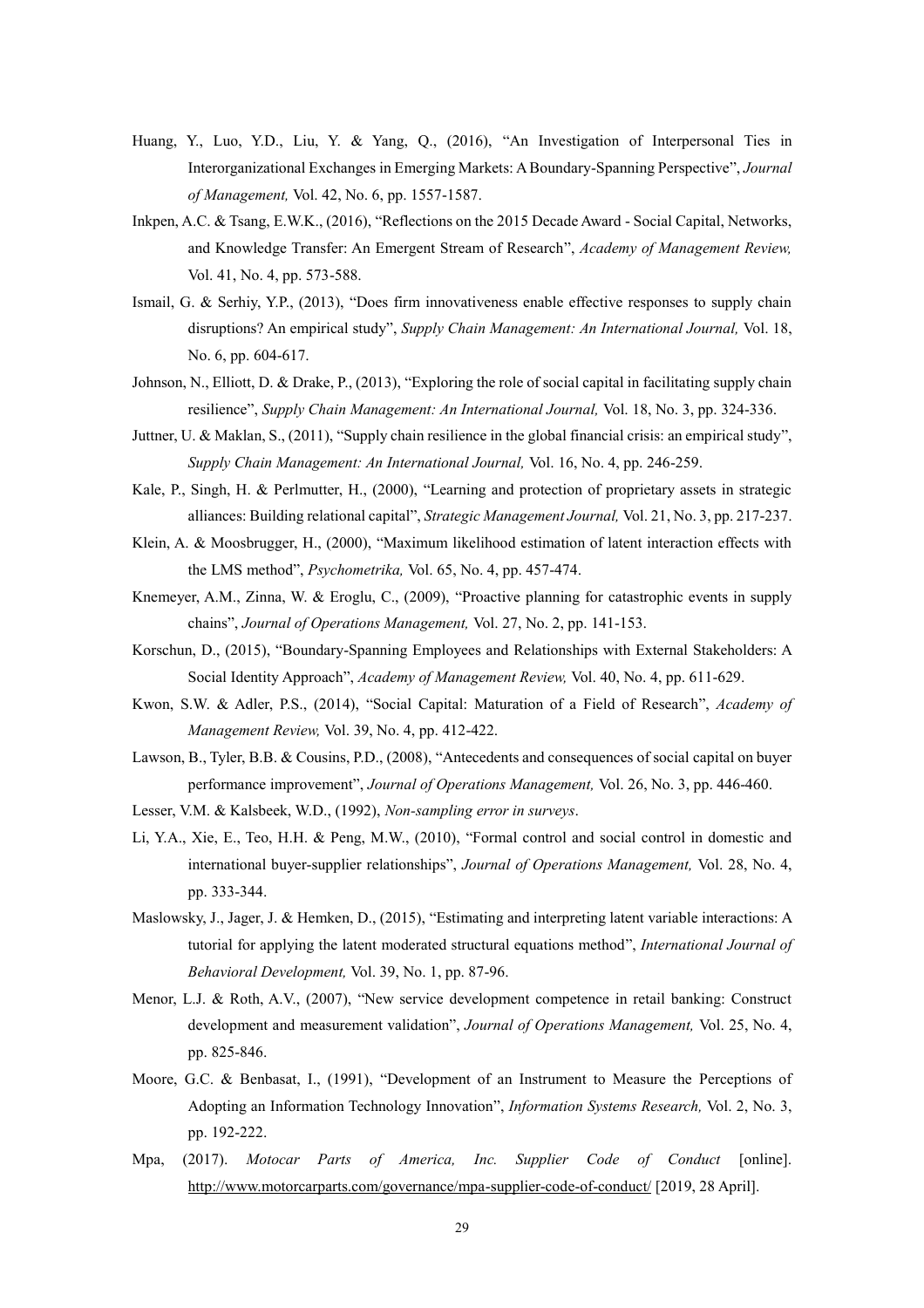MuthéN, L.K. & MuthéN, B.O., (2017), *Mplus User's Guide*, Muthén & Muthén.

- Nahapiet, J. & Ghoshal, S., (1998), "Social capital, intellectual capital, and the organizational advantage", *Academy of Management Review,* Vol. 23, No. 2, pp. 242-266.
- Narayanan, S., Narasimhan, R. & Schoenherr, T., (2015), "Assessing the contingent effects of collaboration on agility performance in buyer-supplier relationships", *Journal of Operations Management,* Vol. 33-34, pp. 140-154.
- Nunnally, J.C., Bernstein, I.H. & Berge, J.M.T., (1967), *Psychometric theory*, McGraw-Hill: New York.
- Pagell, M. & Krause, D.R., (2004), "Re-exploring the relationship between flexibility and the external environment", *Journal of Operations Management,* Vol. 21, No. 6, pp. 629-649.
- Park, S.H. & Luo, Y., (2001), "Guanxi and organizational dynamics: organizational networking in Chinese firms", *Strategic Management Journal,* Vol. 22, No. 5, pp. 455-477.
- Payne, Tyge, G., Moore, Curt, B., Griffis, Stanley, E., Autry & Chad, W., (2011), "Multilevel Challenges and Opportunities in Social Capital Research", *Journal of Management,* Vol. 37, No. 2, pp. 491- 520.
- Pierce, J.R. & Aguinis, H., (2013), "The Too-Much-of-a-Good-Thing Effect in Management", *Journal of Management,* Vol. 39, No. 2, pp. 313-338.
- Pillai, K.G., Hodgkinson, G.P., Kalyanaram, G. & Nair, S.R., (2017), "The Negative Effects of Social Capital in Organizations: A Review and Extension", *International Journal of Management Reviews,* Vol. 19, No. 1, pp. 97-124.
- Podsakoff, P.M., Mackenzie, S.B., Lee, J.-Y. & Podsakoff, N.P., (2003), "Common Method Biases in Behavioral Research: A Critical Review of the Literature and Recommended Remedies", *Journal of Applied Psychology,* Vol. 88, No. 5, pp. 879-903.
- Preston, D.S., Chen, D.Q., Swink, M. & Meade, L., (2017), "Generating Supplier Benefits through Buyer-Enabled Knowledge Enrichment: A Social Capital Perspective", *Decision Sciences,* Vol. 48, No. 2, pp. 248.
- Presutti, M., Boari, C. & Fratocchi, L., (2007), "Knowledge acquisition and the foreign development of high-tech start-ups: A social capital approach", *International Business Review,* Vol. 16, No. 1, pp. 23-46.
- Reagans, R. & Mcevily, B., (2003), "Network structure and knowledge transfer: The effects of cohesion and range", *Administrative Science Quarterly,* Vol. 48, No. 2, pp. 240-267.
- Sardeshmukh, S.R. & Vandenberg, R.J., (2016), "Integrating Moderation and Mediation: A Structural Equation Modeling Approach", *Organizational Research Methods,* Vol. 20, No. 4, pp. 721-745.
- Scholten, K. & Schilder, S., (2015), "The role of collaboration in supply chain resilience", *Supply Chain Management: An International Journal,* Vol. 20, No. 4, pp. 471-484.
- Scholten, K., Sharkey Scott, P. & Fynes, B., (2014), "Mitigation processes antecedents for building supply chain resilience", *Supply Chain Management: An International Journal,* Vol. 19, No. 2, pp. 211- 228.
- Scholten, K., Sharkey Scott, P. & Fynes, B., (2019), "Building routines for non-routine events: supply chain resilience learning mechanisms and their antecedents", *Supply Chain Management: An International Journal,* Vol. 24, No. 3, pp. 430-442.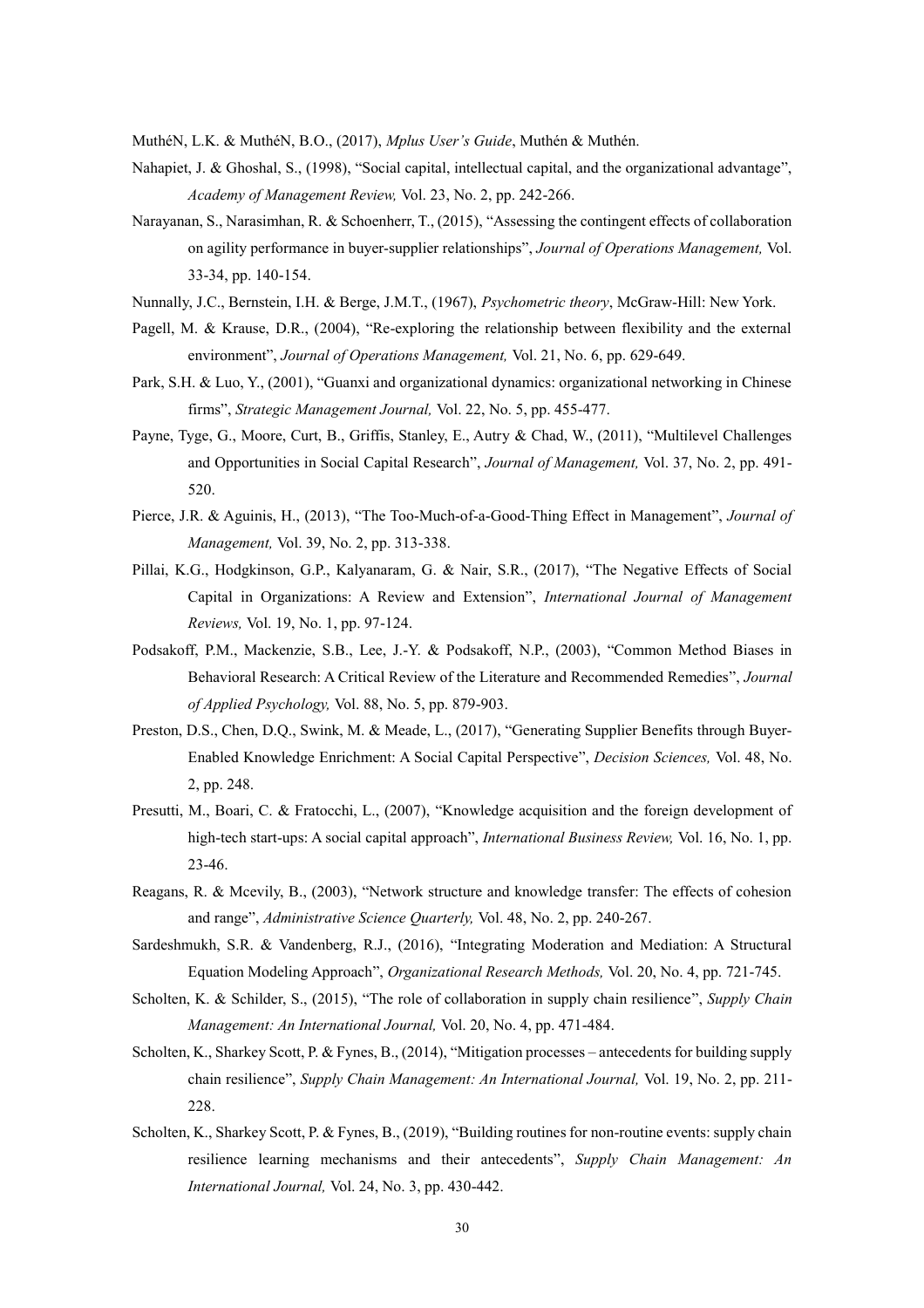- Simatupang, T.M., Wright, A.C. & Sridharan, R., (2004), "Applying the theory of constraints to supply chain collaboration", *Supply chain Management: an international journal,* Vol. 9, No. 1, pp. 57- 70.
- Smatt, C., Wasko, M. & Teigland, R., (2005), "Tie Diversity, Network Position, Electronic Resources and Knowledge Exchange", *AMCIS 2005 Proceedings*, pp. 465.
- Spector, P.E. & Brannick, M.T., (2011), "Methodological urban legends: The misuse of statistical control variables", *Organizational Research Methods,* Vol. 14, No. 2, pp. 287-305.
- Todo, Y., Matous, P. & Inoue, H., (2016), "The strength of long ties and the weakness of strong ties: Knowledge diffusion through supply chain networks", *Research Policy,* Vol. 45, No. 9, pp. 1890- 1906.
- Tortoriello, M., Reagans, R. & Mcevily, B., (2012), "Bridging the knowledge gap: The influence of strong ties, network cohesion, and network range on the transfer of knowledge between organizational units", *Organization science,* Vol. 23, No. 4, pp. 1024-1039.
- Treleven, M. & Bergman Schweikhart, S., (1988), "A risk/benefit analysis of sourcing strategies: single vs. multiple sourcing", *Journal of Operations Management,* Vol. 7, No. 3-4, pp. 93-114.
- Tukamuhabwa, B., Stevenson, M. & Busby, J., (2017), "Supply chain resilience in a developing country context: a case study on the interconnectedness of threats, strategies and outcomes", *Supply Chain Management: An International Journal,* Vol. 22, No. 6, pp. 486-505.
- Tukamuhabwa, B.R., Stevenson, M., Busby, J. & Zorzini, M., (2015), "Supply chain resilience: definition, review and theoretical foundations for further study", *International Journal of Production Research,* Vol. 53, No. 18, pp. 5592-5623.
- Tushman, M.L. & Scanlan, T.J., (1981), "Boundary Spanning Individuals Their Role in Information-Transfer and Their Antecedents", *Academy of Management Journal,* Vol. 24, No. 2, pp. 289-305.
- Uotila, J., Maula, M., Keil, T. & Zahra, S.A., (2009), "Exploration, exploitation, and financial performance: analysis of S&P 500 corporations", *Strategic Management Journal,* Vol. 30, No. 2, pp. 221-231.
- Uzzi, B. & Dunlap, S., (2005), "How to build your network", *Harvard Business Review,* Vol. 83, No. 12, pp. 53-60.
- Van Der Vegt, G.S., Essens, P., Wahlström, M. & George, G., (2015), "Managing Risk and Resilience", *Academy of Management Journal,* Vol. 58, No. 4, pp. 971-980.
- Villena, V.H., Revilla, E. & Choi, T.Y., (2011), "The dark side of buyer–supplier relationships: A social capital perspective", *Journal of Operations Management,* Vol. 29, No. 6, pp. 561-576.
- Wang, J. & Wang, X., (2012), *Structural equation modeling: Applications using Mplus*, Wiley Blackwell.
- Weber, C. & Weber, B., (2011), "Exploring the antecedents of social liabilities in CVC triads—A dynamic social network perspective", *Journal of Business Venturing,* Vol. 26, No. 2, pp. 255-272.
- Weick, K.E., (1995), *Sensemaking in organizations*, Sage.
- Wieland, A. & Wallenburg, C.M., (2013), "The influence of relational competencies on supply chain resilience: a relational view", *International Journal of Physical Distribution & Logistics Management,* Vol. 43, No. 4, pp. 300-320.
- Williamson, O.E., (1979), "Transaction-Cost Economics: The Governance of Contractual Relations", *The Journal of Law and Economics,* Vol. 22, No. 2, pp. 233-261.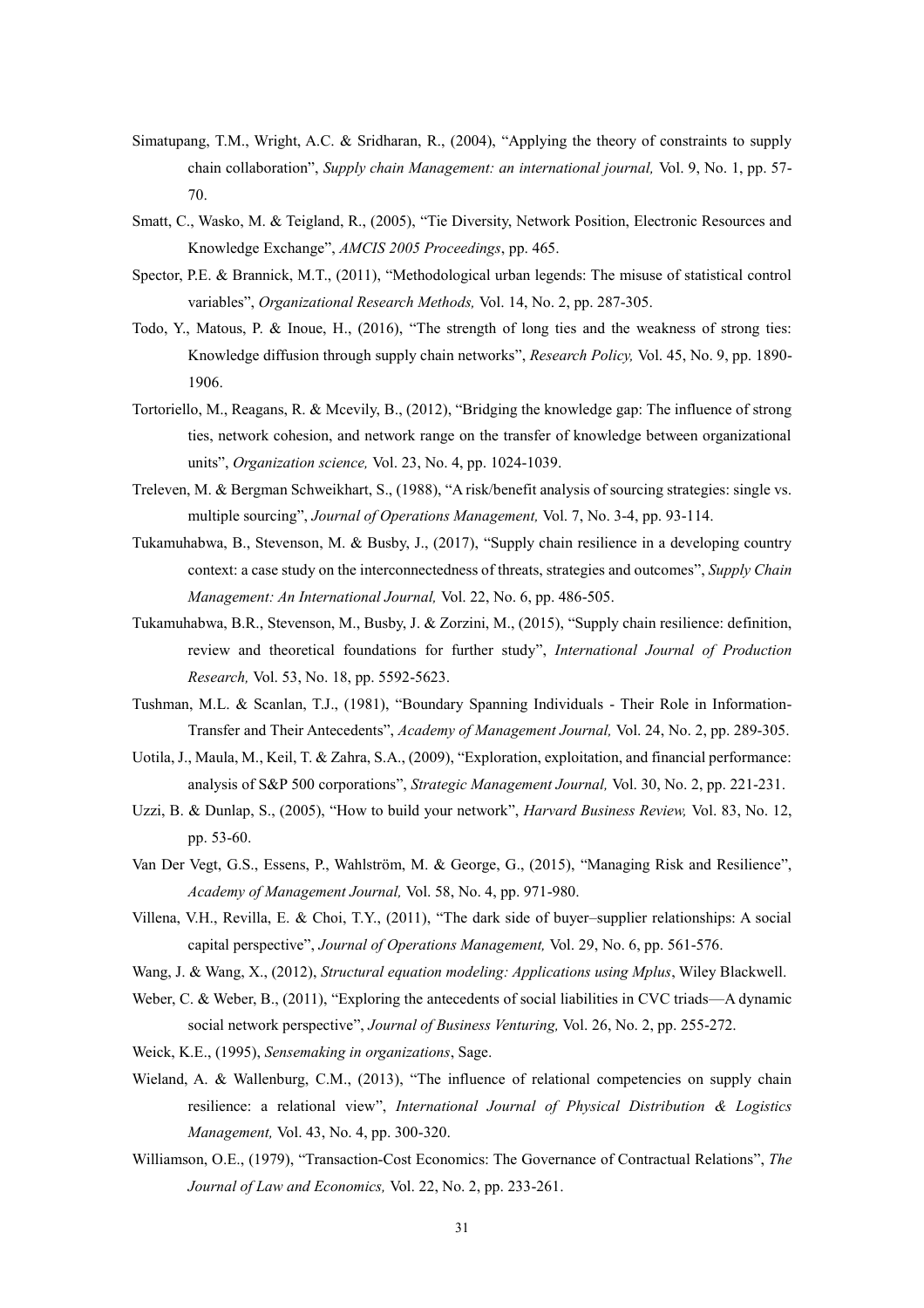- Wong, C.Y., Boon-Itt, S. & Wong, C.W.Y., (2011), "The contingency effects of environmental uncertainty on the relationship between supply chain integration and operational performance", *Journal of Operations Management,* Vol. 29, No. 6, pp. 604-615.
- Xiong, G.Y. & Bharadwaj, S., (2011), "Social Capital of Young Technology Firms and Their IPO Values: The Complementary Role of Relevant Absorptive Capacity", *Journal of Marketing,* Vol. 75, No. 6, pp. 87-104.
- Zhang, C., Wu, F. & Henke, J.W., (2015), "Leveraging boundary spanning capabilities to encourage supplier investment: A comparative study", *Industrial Marketing Management,* Vol. 49, pp. 84-94.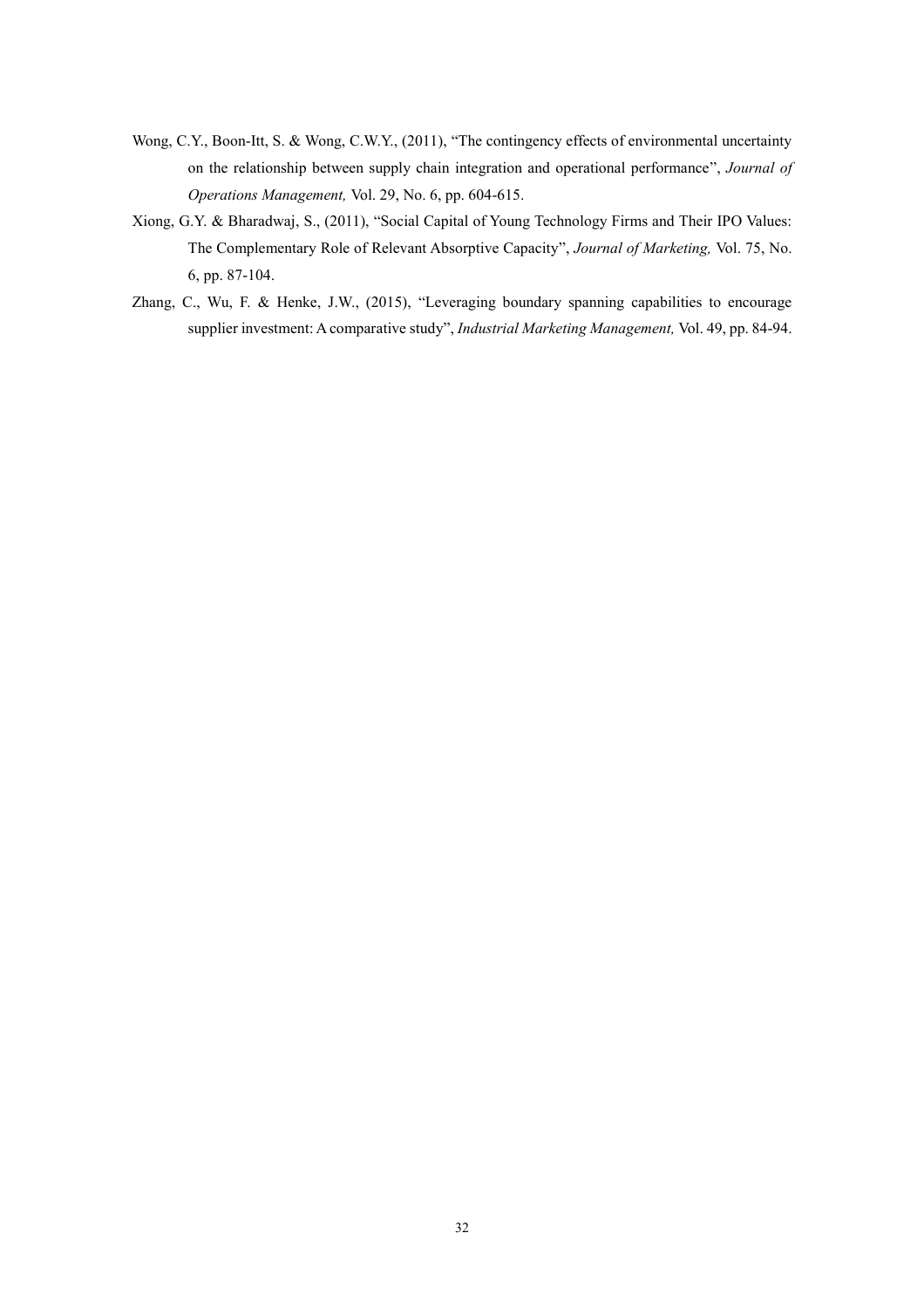| Characteristic                       | $\mathbf n$    | Percentage (%) |  |  |  |  |
|--------------------------------------|----------------|----------------|--|--|--|--|
| Respondent's job title               |                |                |  |  |  |  |
| Director/CEO/GM                      | 23             | $9.3\%$        |  |  |  |  |
| <b>Purchasing Manager</b>            | 153            | 61.7%          |  |  |  |  |
| Supply Chain Manager                 | 31             | 12.5%          |  |  |  |  |
| <b>Operations Manager</b>            | 39             | 15.7%          |  |  |  |  |
| Other                                | $\overline{2}$ | 0.8%           |  |  |  |  |
| <b>Total</b>                         | 248            | 100%           |  |  |  |  |
| Firm size (number of employees)      |                |                |  |  |  |  |
| $\leq$ =100                          | 14             | 5.6%           |  |  |  |  |
| 101-500                              | 107            | 43.1%          |  |  |  |  |
| 501-1000                             | 64             | 25.8%          |  |  |  |  |
| 1001-2000                            | 27             | 10.9%          |  |  |  |  |
| $>=2001$                             | 36             | 14.5%          |  |  |  |  |
| Total                                | 248            | 100%           |  |  |  |  |
| Firm age (years since incorporation) |                |                |  |  |  |  |
| $\leq$ =5                            | 10             | $4\%$          |  |  |  |  |
| $6 - 10$                             | 38             | 15.3%          |  |  |  |  |
| $11 - 15$                            | 85             | 34.3%          |  |  |  |  |
| $16 - 20$                            | 54             | 21.8%          |  |  |  |  |
| $21 - 50$                            | 52             | 21%            |  |  |  |  |
| $>=51$                               | 5              | $2\%$          |  |  |  |  |
| Not specified                        | 4              | 1.6%           |  |  |  |  |
| Total                                | 248            | 100%           |  |  |  |  |

*Table I. Sample Demographics (N = 248)*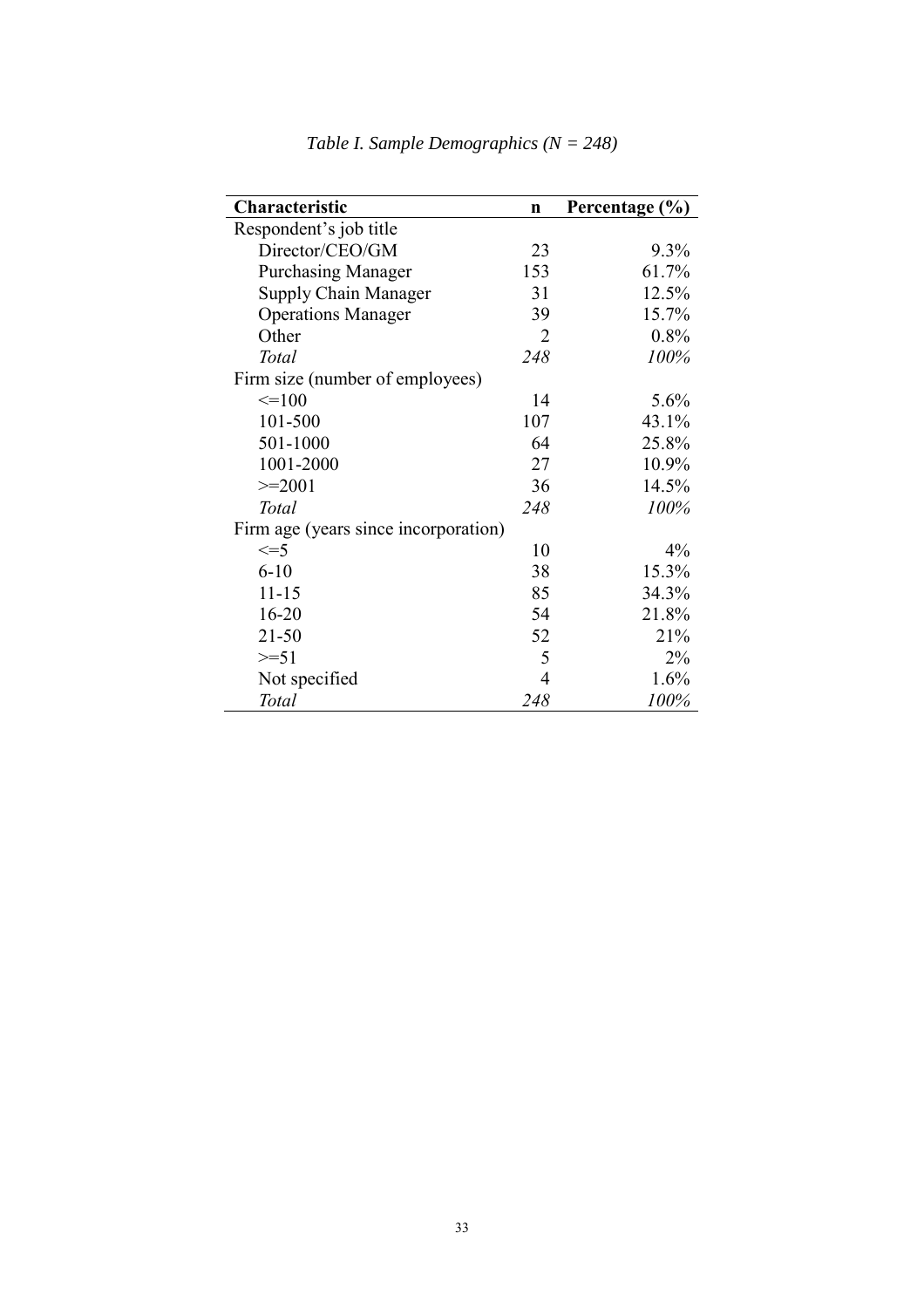|   | Variables                        | Mean | <b>SD</b> |         |         |         |          |        |                          |  |
|---|----------------------------------|------|-----------|---------|---------|---------|----------|--------|--------------------------|--|
|   | Relational capital               | 5.20 | .68       | .74     |         |         |          |        |                          |  |
|   | Boundary spanners' tie diversity | .64  | .19       | $16**$  |         |         |          |        |                          |  |
|   | Boundary spanners' tie strength  | .00  | .71       | $.23**$ | $37**$  |         |          |        |                          |  |
|   | Supply-side resilience           | 4.93 | .83       | $.60**$ | $.19**$ | $16*$   | .76      |        |                          |  |
|   | Firm age                         | 16   | .23       | $.14*$  | $-.01$  | $.18**$ | $.20**$  |        |                          |  |
| O | Perceived importance of supplier | .92  | .68       | $-.06$  | .03     | $-.05$  | $-.29**$ | $-.09$ | $\overline{\phantom{a}}$ |  |
|   | Environmental uncertainty        | 3.66 | .95       | $-20**$ | $-.10$  | $-.05$  | $-26**$  | $-13$  |                          |  |

*Table II. Mean, Standard Deviation, Correlation, and Discriminant Validity*

Note: Significant at: \*0.05, \*\*0.01 levels (Pearson probabilities); the diagonal elements (i.e. italic values) are the square roots of AVE.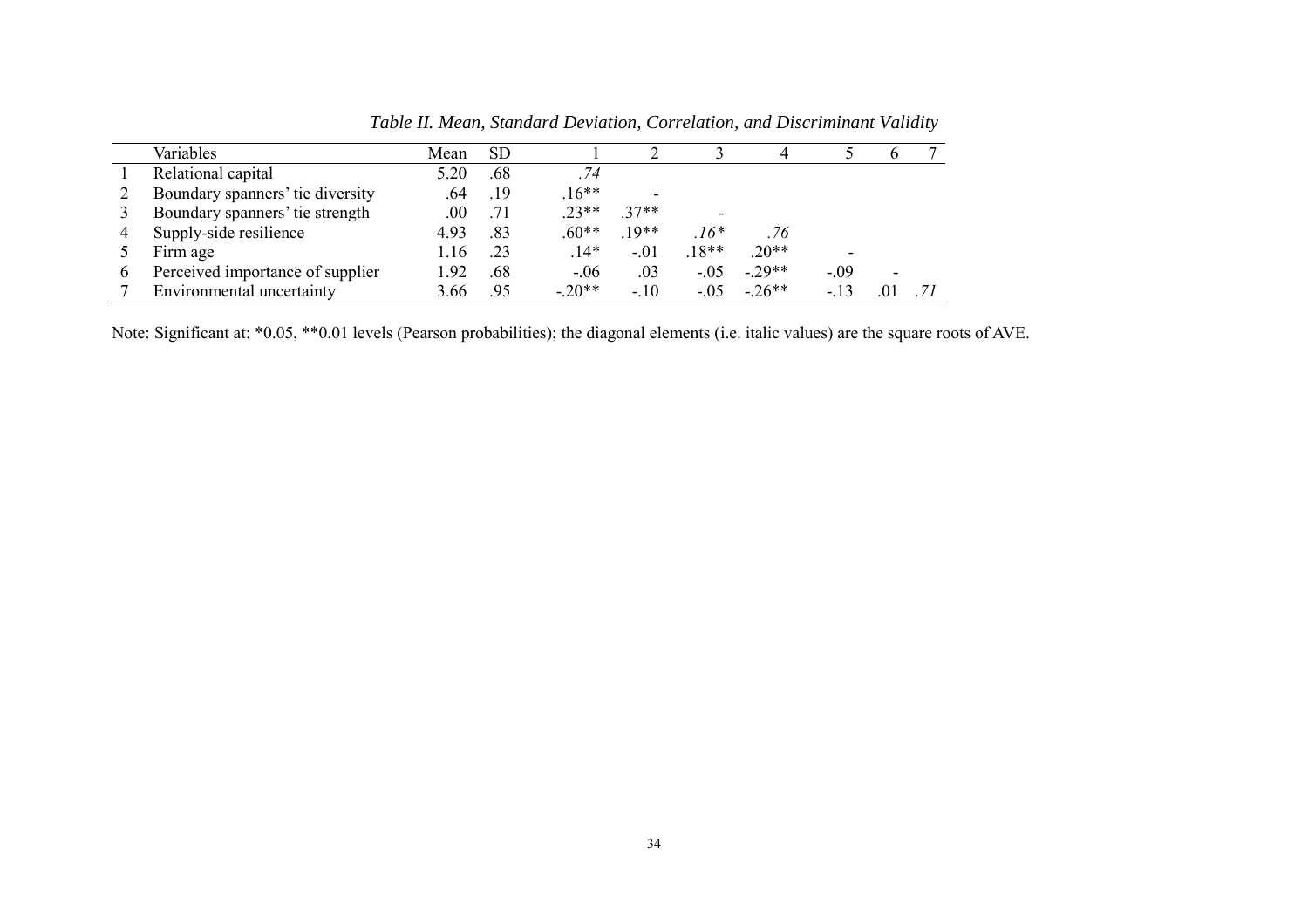| <b>Constructs and Items</b>                                                                                                          | <b>Std. Loading</b> |  |
|--------------------------------------------------------------------------------------------------------------------------------------|---------------------|--|
| Relational Capital (RC) ( $\alpha$ = 0.822; CR = 0.829)                                                                              |                     |  |
| RC1. The business relationship with this supplier is based on trust.                                                                 | 0.815               |  |
| RC2. The business relationship with this supplier is characterised by high levels of reciprocity.                                    | 0.680               |  |
| RC3. My company's business relationship with this supplier is characterised by high levels of respect.                               | 0.743               |  |
| RC4. My company is committed to maintaining a close relationship with this supplier.                                                 |                     |  |
| Supply-Side Resilience (SSR) ( $\alpha$ = 0.886; CR = 0.891)                                                                         |                     |  |
| SSR1. We are able to maintain high situational awareness and recognise early warning risk signals before being disrupted.            | 0.776               |  |
| SSR2. We are able to adapt to the supply risk easily at the time of disruption.                                                      | 0.797               |  |
| SSR3. We are able to provide a quick response to the supply risk at the time of disruption.                                          |                     |  |
| SSR4. We are able to maintain a desired level of control over the structure and function of our operation at the time of disruption. |                     |  |
| SSR5. We are able to recover after a supply disruption to restore or return to our original operation state.                         | 0.660               |  |
| SSR6. We are able to move to a new, more desirable state after being disrupted.                                                      | 0.707               |  |
| SSR7. We are able to apply lessons learned from disruptions and unexpected events to help prepare for the future.                    | Dropped             |  |
| Environmental Uncertainty (EU) ( $\alpha$ = 0.795; CR = 0.796)                                                                       |                     |  |
| EU1. Our suppliers' performance is unpredictable.                                                                                    | 0.757               |  |
| EU2. Our plant uses core production technologies that often change.                                                                  | 0.648               |  |
| EU3. Our customers often change their order over the month.                                                                          | 0.698               |  |
| EU4. Our competitors' actions regarding marketing promotions are unpredictable.                                                      | 0.726               |  |
| EU5. Government regulations that affect our industry often change.                                                                   | Dropped             |  |

*Table III. The Measures of Relational Capital, Supply-Side Resilience, and Environmental Uncertainty*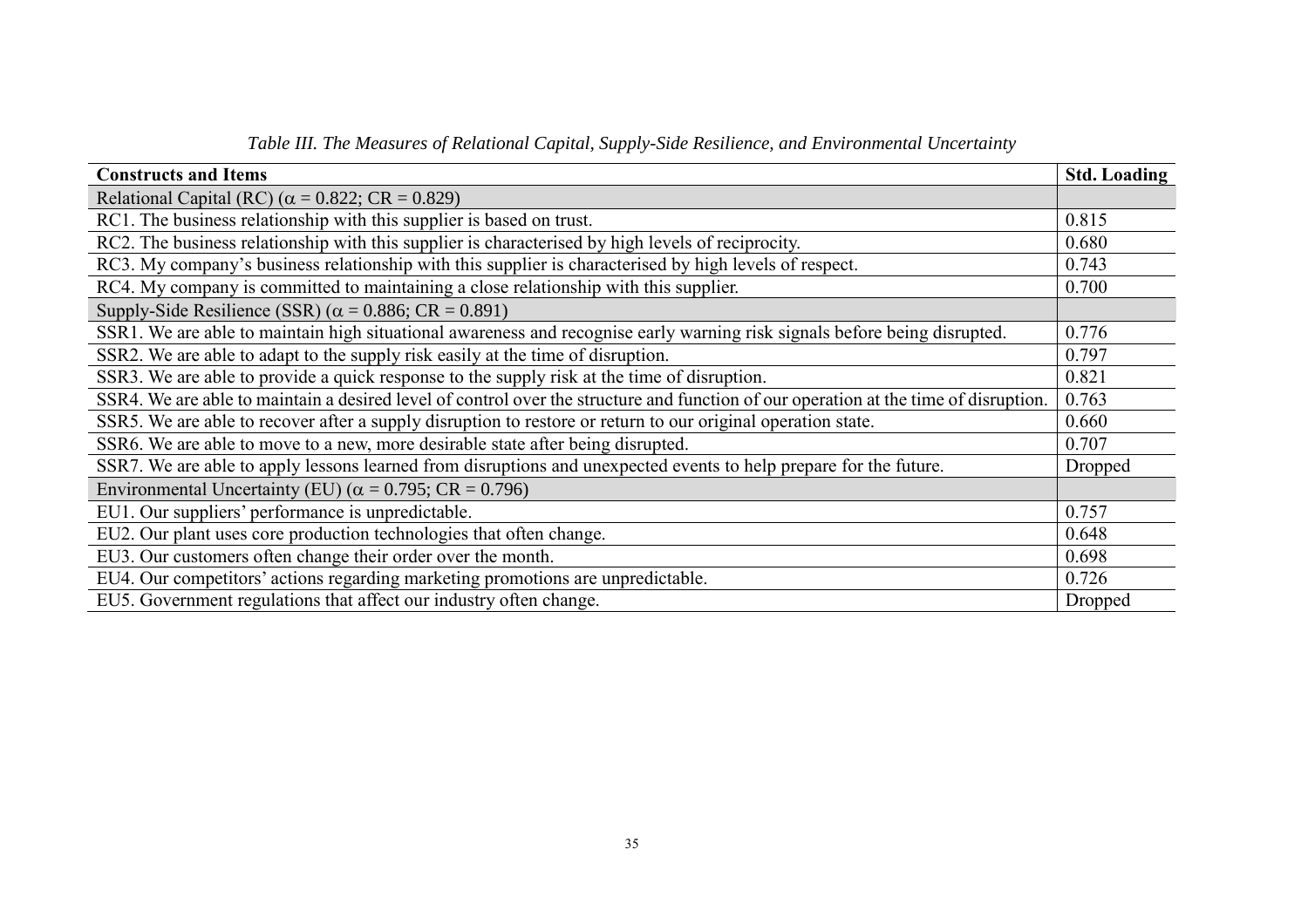|                                                                             | Model 1           | Model 2           | Model 3     | Model 4            |  |
|-----------------------------------------------------------------------------|-------------------|-------------------|-------------|--------------------|--|
|                                                                             | Direct effects    | Nonlinear effects |             | Moderation effects |  |
| Controls                                                                    |                   |                   |             |                    |  |
| Firm age                                                                    | $0.322^{\dagger}$ | $0.398*$          | $0.404*$    | $0.429*$           |  |
| Perceived importance of supplier                                            | $-0.301***$       | $-0.361***$       | $-0.354***$ | $-0.357***$        |  |
| <b>Environment</b> uncertainty                                              | $-0.097*$         | $-0.154**$        | $-0.15*$    | $-0.128*$          |  |
| Direct Effects                                                              |                   |                   |             |                    |  |
| Relational capital $(X)$                                                    | $0.598***$        | $0.646***$        | $0.671***$  | $0.633***$         |  |
| Tie diversity (M)                                                           | $0.086*$          | $0.566*$          | $0.767*$    | $0.508^{\dagger}$  |  |
| Tie strength $(W)$                                                          | $-0.021$          | $-0.029$          | $-0.027$    | $-0.067$           |  |
| <b>Nonlinear Effects</b>                                                    |                   |                   |             |                    |  |
| Relational capital $(X^2)$ [Hypothesis 1]                                   |                   | $-0.159*$         | $-0.161*$   | $-0.155***$        |  |
| <b>Moderation Effects</b>                                                   |                   |                   |             |                    |  |
| Tie diversity $\times$ Relational capital                                   |                   |                   | $-0.254$    |                    |  |
| Tie diversity $\times$ Relational capital squared ( $X^2M$ ) [Hypothesis 2] |                   |                   | $-0.355$    |                    |  |
| Tie strength $\times$ Relational capital                                    |                   |                   |             | $-0.151^{\dagger}$ |  |
| Tie strength × Relational capital squared $(X^2W)$ [Hypothesis 3]           |                   |                   |             | $0.121*$           |  |

*Table IV. Fit Indices and Unstandardised Coefficients for All Four Models*

Notes. N=248,  $\dagger$  p < 0.1; \* p<0.05; \*\* p<0.01; \*\*\* p<0.001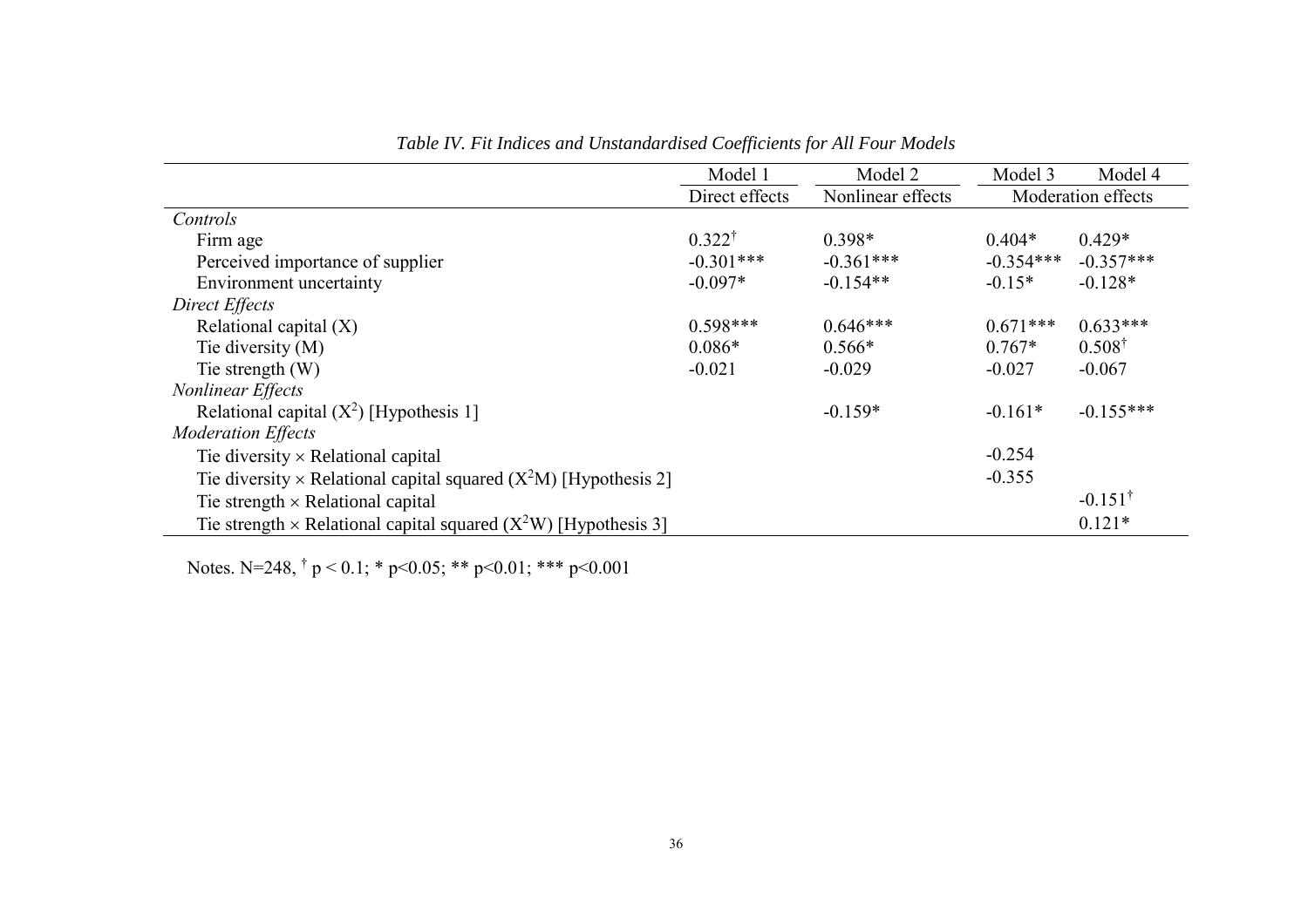*Figure 1. Proposed Inverted U-Shaped Function for Relational Capital (RC)*



Relational Capital (RC)